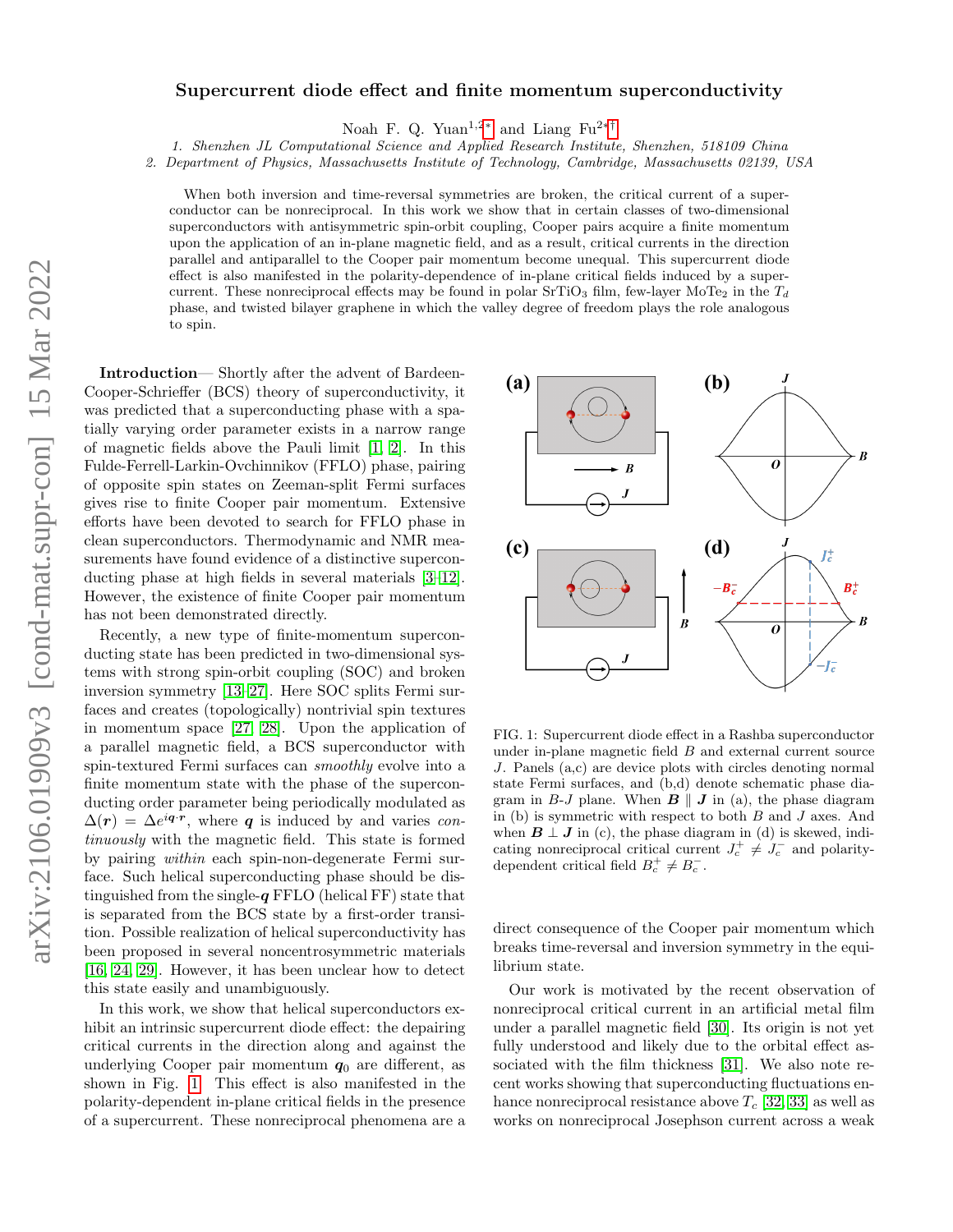link [\[34](#page-10-16)[–42\]](#page-10-17). Unlike these previous works, our focus is thin two-dimensional superconductors where the orbital effect is suppressed, and our study provides for the first time a microscopic theory of intrinsic supercurrent diode effect in superconductors.

Helical superconductivity— We consider a 2D electron system with spin-orbit coupling (SOC) under inplane magnetic field

<span id="page-1-0"></span>
$$
H_{\mathbf{k}} = \xi_{\mathbf{k}} + g_{\mathbf{k}} \cdot \boldsymbol{\sigma} + \boldsymbol{B} \cdot \boldsymbol{\sigma}, \tag{1}
$$

where  $\mathbf{k} = (k_x, k_y)$  is the 2D momentum,  $\xi_{\mathbf{k}} = \frac{k^2}{2m} - \mu$ is the kinetic term,  $m$  is effective mass,  $\mu$  is chemical potential, Pauli matrices  $\sigma = (\sigma_x, \sigma_y, \sigma_z)$  denote spin,  $g_k$  is the SOC vector and **B** is the Zeeman energy due to the in-plane magnetic field. Such 2D electron gas has two spin-split energy bands

$$
\xi_{\mathbf{k}}^{\pm} = \xi_{\mathbf{k}} \pm |\mathbf{g}_{\mathbf{k}} + \mathbf{B}| \tag{2}
$$

and hence two spin-non-degenerate Fermi surfaces.

The location, shape and spin configuration of both Fermi surfaces evolve with the in-plane magnetic field. We will take Rashba SOC  $g_k = \alpha_R \hat{z} \times k$  as an example [\[27\]](#page-10-7). At zero field, two concentric Fermi circles are centered at  $k = 0$ , with helical spin textures. These two Fermi surfaces have different density of states (DOS)  $N_{\pm} = \frac{1}{2} N_0 (1 \mp \alpha_{\rm R}/\overline{v})$  ( $\overline{v} = \sqrt{v_{\rm F}^2 + \alpha_{\rm R}^2}$ ), where  $N_0 = 4\pi m$  is the total DOS including spin degeneracy and  $v_F = \sqrt{\frac{2\mu}{m}}$  is the Fermi velocity. A small field  $B \ll \Delta_{so} \equiv m \alpha_{\rm R} v_{\rm F}$  displaces the centers of inner (+) and outer (−) Fermi pockets to opposite momenta  $\pm \mathbf{k}_0 = \pm \hat{\mathbf{z}} \times \mathbf{B}/v_F$  respectively, as shown in Fig. [1a](#page-0-0) and c. To the first order in  $B$ , the energy dispersion satisfies  $\xi_{\mathbf{k}+\mathbf{k}_0}^+ = \xi_{-\mathbf{k}+\mathbf{k}_0}^+$ ,  $\xi_{\mathbf{k}-\mathbf{k}_0}^- = \xi_{-\mathbf{k}-\mathbf{k}_0}^-$ . Therefore each Fermi surface remains nearly symmetric with respect to its displaced center, and the spin configuration remains nearly helical.

At  $B = 0$ , short-range attractive interaction leads to a BCS superconductor with zero momentum pairing, where states at  $\pm k$  of opposite spins within each Fermi pocket are paired. At small B, the approximate inversion symmetry of the outer (inner) Fermi pocket with respect to its displaced center  $\mp k_0$  naturally favors BCS-type intra-pocket pairing, which leads to a nonzero Cooper pair momentum  $\mp 2k_0$ . Since the outer pocket has larger DOS, the state with Cooper pair momentum  $q_0 \approx -2k_0$ is energetically favored. It has an isotropic gap on the outer Fermi pocket (see Eq.[\(5\)](#page-2-0) below), whereas the gap on the inner pocket is anisotropic due to the combined pair breaking effect of Zeeman field and Cooper pair momentum. As discussed in the Supplemental Information, the competition between  $\mp 2k_0$  Cooper pairs can also lead to other phases, and in the rest of this manuscript we will focus on the single- $q$  helical state unless specified otherwise.

Such helical state induced by Zeeman and SOC effects at small B is smoothly connected to the  $q = 0$  BCS state in the limit  $B = 0$ . Provided that the SOC strength  $\Delta_{so}$ is much larger than the BCS pairing gap  $\Delta_0$  at  $B = 0$ , the field-induced helical state persists in the strong disorder regime  $\Delta_0 \ll \tau^{-1} \ll \Delta_{so}$  [\[24\]](#page-10-10). These properties of the helical superconductor clearly contrast with the helical FF state that is formed by pairing between inner and outer pockets, is separated from BCS state by a first-order transition at the Pauli limiting field, and is highly sensitive to disorder. The plethora of 2D superconductors recently found in spin-orbit-coupled systems [\[43\]](#page-10-18) provides unprecedented opportunity to find helical superconductivity. However, it is difficult to distinguish a helical superconductor having a spatially uniform full gap from the BCS state. A direct measurement of the Cooper pair momentum requires sophisticated interference experiments using a Josephson junction between a helical superconductor and a reference BCS superconductor [\[16\]](#page-10-9).

Origin of supercurrent diode effect— In this work we predict that as a direct consequence of nonzero Cooper pair momentum  $q_0$  in equilibrium state, helical superconductors generally exhibit nonreciprocal critical current: the maximum current that can flow with zero resistance in the direction along  $q_0$  differs from the one in the opposite direction. Here we consider the depairing critical current, which is associated with the reduction and eventual closing of the superconducting gap with increasing supercurrent.

The origin of nonreciprocal critical current in a helical superconductor can be understood heuristically from the gap structure. Assuming a local attractive interaction the mean-field Hamiltonian of the helical superconductor reads

$$
H_{\rm MF} = \sum_{\mathbf{k}} c_{\mathbf{k}}^{\dagger} H_{\mathbf{k}} c_{\mathbf{k}} + \sum_{\mathbf{r}} \Delta(\mathbf{r}) (c_{\mathbf{r}\uparrow}^{\dagger} c_{\mathbf{r}\downarrow} + h.c.) = \frac{1}{2} \Psi_{\mathbf{k}}^{\dagger} \mathcal{H}_{\mathbf{k}} \Psi_{\mathbf{k}} \tag{3}
$$

where  $\Delta(r) = \Delta e^{i\boldsymbol{q}\cdot\boldsymbol{r}}$  is the superconducting order parameter,  $\Delta$  is the pairing potential, q is Cooper pair momentum,  $\Psi_{\bm{k}} = \left(c_{\bm{k}+\frac{1}{2}\bm{q}\uparrow}, c_{\bm{k}+\frac{1}{2}\bm{q}\downarrow}, c_{-\bm{k}+\frac{1}{2}\bm{q}\uparrow}^{\dagger}, c_{-\bm{k}+\frac{1}{2}\bm{q}\downarrow}^{\dagger}\right)^{\text{T}}$  is the Nambu basis, and the Bogouliubov-de Gennes Hamiltonian $\mathcal{H}_{\pmb{k}}$  takes the form

<span id="page-1-1"></span>
$$
\mathcal{H}_{\mathbf{k}}(q,\Delta) = \begin{pmatrix} H_{\mathbf{k}+\frac{1}{2}q} & -i\sigma_y \Delta \\ i\sigma_y \Delta & -H_{-\mathbf{k}+\frac{1}{2}q}^* \end{pmatrix} . \tag{4}
$$

By construction, the BdG Hamiltonian satisfies the antiunitary particle-hole symmetry  $\mathcal{PH}_{\mathbf{k}}^*\mathcal{P}^{-1} = -\mathcal{H}_{-\mathbf{k}}$  where  $P = \tau_x$  acts in Nambu space that double counts the degrees of freedom. The spectrum of  $\mathcal{H}_{k}$  consists of pairs of opposite eigenvalues  $E_{\lambda}(\mathbf{k}), -E_{\lambda}(-\mathbf{k}),$  see Fig. [2a](#page-2-1)d, where  $\lambda = \pm$  denotes quasiparticle states associated with the two spin-split energy bands of normal phase. At  $B = q = 0$ , the presence of time-reversal symmetry leads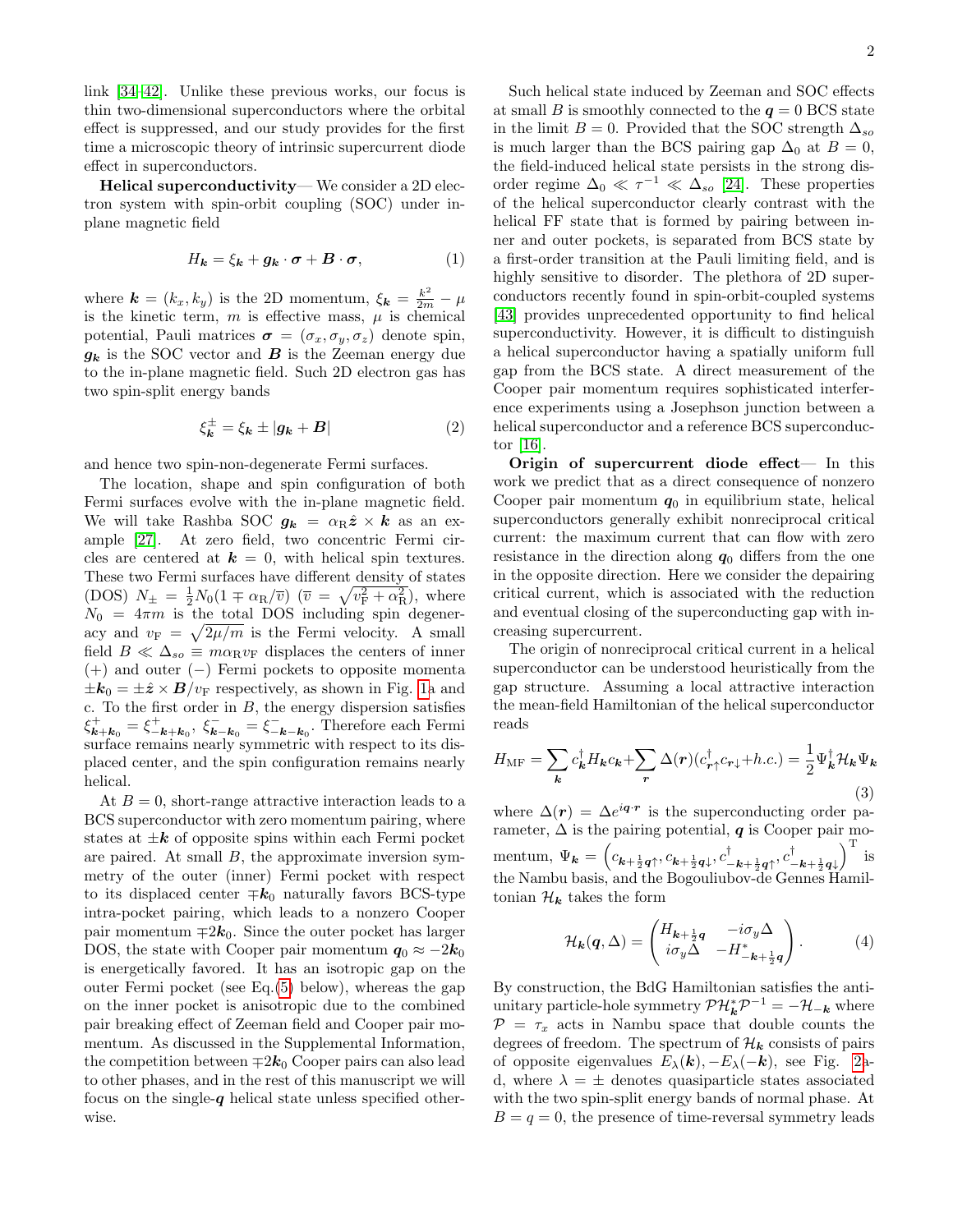to  $\mathcal{T} \mathcal{H}_k^* \mathcal{T}^{-1} = \mathcal{H}_{-k}$  where  $\mathcal{T} = i \sigma_y$  acts on spin, and the spectrum of  $\mathcal{H}_{-k}$  at every k is symmetric with respect to  $E = 0$  (Fig. [2a](#page-2-1)).

Due to the combined effect of field-induced Fermi surface displacement and Cooper pair momentum, the gap structure at  $B \neq 0$  differs from the BCS state at  $B = 0$ . To the first order of  $q$  and  $B$ ,

<span id="page-2-0"></span>
$$
E_{\pm}(\mathbf{k}) = \sqrt{(\xi_{\mathbf{k}} \pm |\mathbf{g}_{\mathbf{k}}|)^2 + \Delta^2} + \frac{1}{2} \mathbf{v}_{\mathbf{k}} \cdot \mathbf{q} \pm \hat{\mathbf{g}}_{\mathbf{k}} \cdot \mathbf{B}, \quad (5)
$$

where  $v_{\mathbf{k}} = \partial_{\mathbf{k}} \xi_{\mathbf{k}}|_{\xi=0} = v_{\mathbf{F}} \hat{\mathbf{k}}$  is the electron velocity and  $\hat{g}_{\bm{k}} = g_{\bm{k}}/|g_{\bm{k}}|.$ 

Note that in the Rashba case we have  $\hat{g}_k \cdot B = -v_k \cdot k_0$ and  $\mathbf{q}_0 = -2\mathbf{k}_0$  so that  $\frac{1}{2}\mathbf{v}_k \cdot \mathbf{q}_0 - \hat{\mathbf{g}}_k \cdot \mathbf{B} = 0$ . As shown in Fig. [2,](#page-2-1) at small  $B$  the outer Fermi surface has a constant superconducting gap  $\Delta^{-}(k) = \Delta$  unaffected by the Zeeman field, while the inner Fermi surface is affected by the pair-breaking effect of the magnetic field and exhibits a strongly direction dependent gap:  $\Delta^+(k) = \Delta + v_k \cdot q_0$ . In the case of Rashba superconductors,  $q_0 \perp B$  and the superconducting gap is most strongly reduced in the direction perpendicular to the field.

At low temperatures, passing a supercurrent through the system creates an additional phase gradient in the superconducting order parameter, so that the currentcarrying state has a Cooper pair momentum  $q$  different from the equilibrium one  $q_0$ . When the current is along the axis of  $q_0$ , the change of Cooper pair momentum  $\delta q \equiv q - q_0$  is roughly proportional to the supercurrent density  $J$  and further reduces the superconducting gap. As  $|J|$  increases, the gap eventually closes. This gap-closing condition provides a rough estimate of the critical current. In the case of helical superconductors considered here, the gap closes on the inner pocket when the current is in the same direction as  $q_0$  (Fig. [2c](#page-2-1)), and on the outer pocket when in the opposite direction (Fig. [2d](#page-2-1)). Since the two pockets have different gaps, the critical currents in opposite directions are different, resulting in supercurrent diode effect.

Our discussion so far of the supercurrent diode effect based on Bogouliubov band structures is heuristic. To rigorously demonstrate the supercurrent diode effect, one needs to work out the stable phase of superconductivity, which involves five energy scales: the bare pairing potential  $\Delta_0$  at zero temperature and zero field, the spin-orbit coupling energy  $\Delta_{so} = \alpha_R k_F$ , the Zeeman energy due to the magnetic field  $B$ , the temperature  $T$  and Fermi energy  $\mu$ . To determine the complete phase diagram in the five-dimensional parameter space is enormously difficult. Nonetheless, near superconducting-normal phase transitions Ginzburg-Landau theory applies, which may shed light on understanding the whole phase diagram.

In the following we will present a theory of supercurrent diode effect. We first derive the explicit form of Ginzburg-Landau free energy from symmetry arguments, then calculate the nonreciprocal critical current from

such free energy.



<span id="page-2-1"></span>FIG. 2: Energy spectra of superconductors with spin-orbit coupling: (a) conventional superconductor without external field and external current, (b) helical superconductor with external field without external current and (c,d) helical superconductor with external field and external current along opposite directions. We use Eqs. [\(1\)](#page-1-0) and [\(4\)](#page-1-1) with  $m = 1, \mu = 10, \alpha_{\rm R} = 1, \mathbf{B} = B\hat{\mathbf{y}}, \mathbf{J} = J\hat{\mathbf{x}}$  and pairing poten $m = 1, \mu = 10, \alpha_{\rm R} = 1, \mathbf{B} = \mathbf{B}\mathbf{y}, \mathbf{J} = \mathbf{J}\mathbf{x}$  as<br>tial  $\Delta = 3$ . In (b-d)  $B = 0.6 \ll \Delta_{so} = 2\sqrt{5}$ .

Theory of supercurrent diode effect— We first review the supercurrent in a conventional BCS superconductor. Close to the superconducting phase transition, the free energy density  $f \equiv fN_0$  as a functional of the superconducting order parameter  $\Delta(r)$  reads

$$
\tilde{f} = t|\Delta(\mathbf{r})|^2 + a_0|(-i\partial_{\mathbf{r}} - 2e\mathbf{A})\Delta(\mathbf{r})|^2 + \frac{1}{2}\beta|\Delta(\mathbf{r})|^4, \tag{6}
$$

and the supercurrent density is then

$$
\mathbf{J} = -\frac{\partial f}{\partial \mathbf{A}} = 4ea_0N_0 \left\{ \text{Im}[\Delta^*(\mathbf{r})\partial_{\mathbf{r}}\Delta(\mathbf{r})] - 2e|\Delta(\mathbf{r})|^2 \mathbf{A} \right\}.
$$
\n(7)

where  $t \equiv (T - T_c)/T_c$  is reduced temperature, and  $a_0, \beta > 0$ . When restricted to single-q order parameter  $\Delta(r) = \Delta e^{i\mathbf{q} \cdot \mathbf{r}}$  and zero vector potential  $\mathbf{A} = \mathbf{0}$ , the corresponding free energy density and supercurrent density take the following forms

$$
\tilde{f}(q, \Delta) = \alpha_q |\Delta|^2 + \frac{1}{2} \beta |\Delta|^4, \nJ(q) = 4eN_0 a_0 |\Delta|^2 q,
$$
\n(8)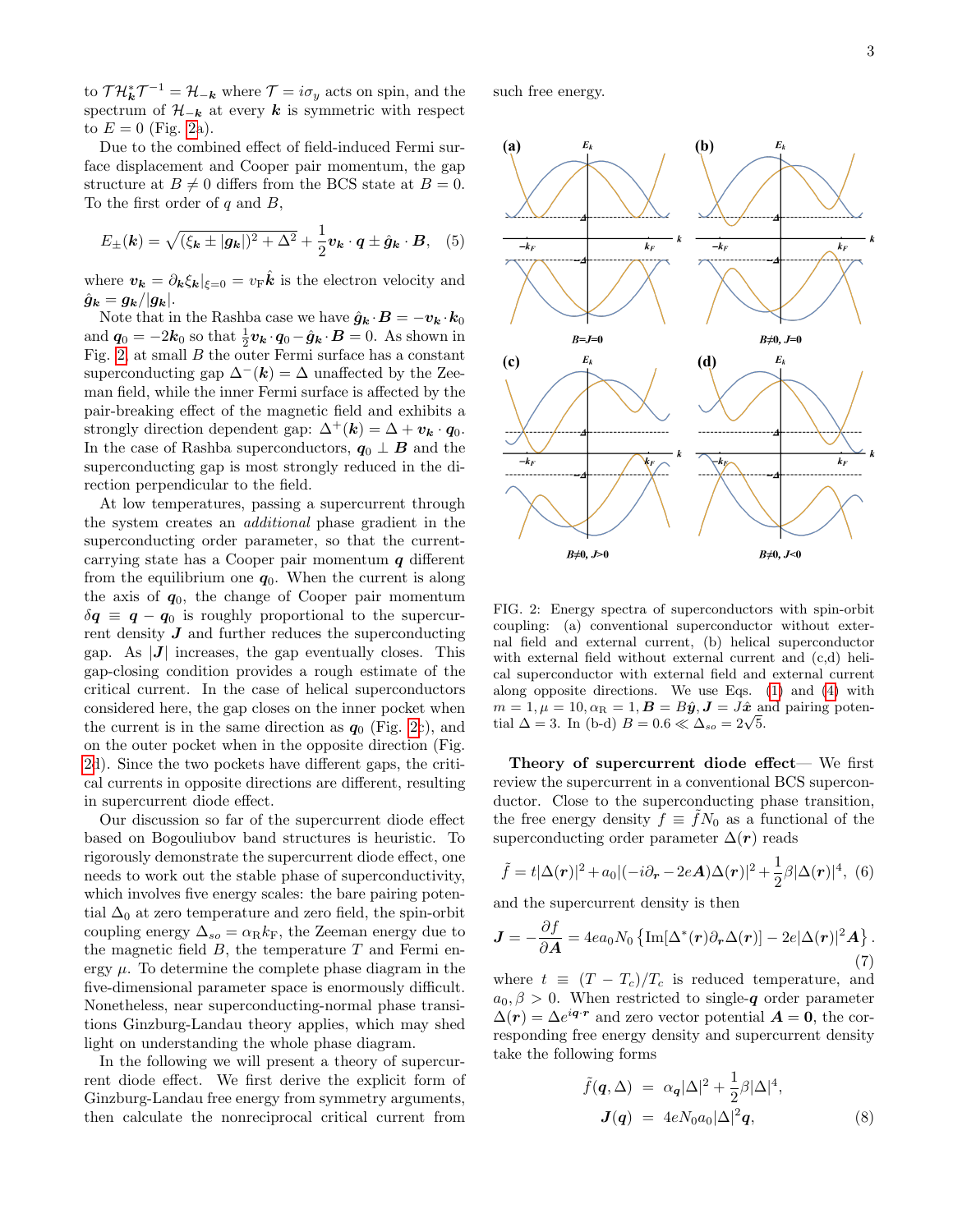

<span id="page-3-0"></span>FIG. 3: (a) In-plane critical field  $B<sub>c</sub>(T)$  as a function of temperature, for superconductors without SOC (dashed black line) and with Rashba SOC (blue line), where  $T_c$  is zerofield critical temperature and  $B_P = 1.25T_c$  is the Pauli limit. In the BCS case, the red star denotes the tricritical point of FFLO transition. In the Rashba superconductor,  $\alpha_R$  =  $0.2v_{\rm F}$ ,  $\Delta_{so} = 2\Delta_0$  and  $\Delta_0 = 1.76T_c$  is zero-temperature order parameter at zero field. (b) Along the curve  $B_c(T)$  in (a), field dependence of Cooper pair momentum magnitude  $q_0$ , where  $\xi_0 = v_F/\Delta_0$  is the zero-temperature coherence length. Dashed blue line denotes Eq. [\(17\)](#page-4-0) at weak fields. Dashed black line denotes the BCS case, whose maximum Cooper pair momendenotes the BCS case, whose maximum Cooper pair momentum is  $q_0 = \xi_0^{-1}$  when  $B = \sqrt{2}B_P$ . (c) Supercurrent  $\bm{J} = J_{\parallel} \hat{\bm{q}}_0$ as a function of  $q = q_{\parallel} \hat{q}_0$  at  $T = 0.90T_c, B = 0.31B_P$ . Under external current, red solid line denotes stable states, and blue dots denote unstable states. (d) Along the curve  $B_c(T)$ in (a), field dependence of  $\delta_{\rm m}$  defined in Eq. [\(22\)](#page-5-0). Dashed blue line denotes Eq. [\(18\)](#page-4-1) at weak fields. (e)  $J$  versus  $q$  in a superconductor without SOC in the FF state  $(q > 0)$ . (f) Along the dashed black curve  $B_c(T)$  in (a),  $\delta_m$  as a function of  $B$  in a superconductor without SOC. When  $B < B_*,\,\delta = 0$ and near  $B = B<sub>P</sub>$  there is a sign change of  $\delta$ . Blue and red colors denote two types of FF states  $(q > 0 \text{ and } q < 0)$ .

where  $\alpha_{q} = t + a_0 q^2$ . Notice that  $J = 2e \partial_q f$  holds, and  $\partial_{\mathbf{q}}\alpha_{\mathbf{q}} = 2a_0\mathbf{q}$  represents the superfluid velocity.

For 2D noncentrosymmetric superconductors under a parallel magnetic field, additional terms involving oddpower derivatives of  $\Delta(r)$  are allowed in the free energy expression [\[27\]](#page-10-7):

$$
\tilde{f} = \Delta^*(r)\hat{\alpha}\Delta(r) + \frac{1}{2}\beta|\Delta(r)|^4,
$$
\n(9)

where  $\hat{\alpha}$  is a differential operator involving the spatial derivative  $\partial_r$ . For example,  $\hat{\alpha} = t - a_0 \partial_r^2$  in the conventional BCS case. Its Fourier transform  $\alpha_{q}$  is obtained from pairing susceptibility of the normal state at wavevector  $q$ , as shown in the Supplemental Information. For spin-orbit-coupled superconductors considered in this work,  $\beta > 0$  generally holds. When  $\alpha_{q} < 0$ , the above free energy is minimized by single- $q$  order parameter:  $\Delta(r) = \Delta e^{i\boldsymbol{q}\cdot \boldsymbol{r}}$ . The corresponding free energy density takes the form

$$
\tilde{f}(\mathbf{q}, \Delta) = \alpha_{\mathbf{q}} |\Delta|^2 + \frac{1}{2} \beta |\Delta|^4.
$$
 (10)

The Cooper pair momentum  $q_0$  in the equilibrium state is determined by minimizing  $\alpha_{q}$  over  $q$ , i.e.,

$$
\left. \frac{\partial \alpha}{\partial \mathbf{q}} \right|_{\mathbf{q}_0} = 0, \text{ and } \det \left. \frac{\partial^2 \alpha}{\partial q_i \partial q_j} \right|_{\mathbf{q}_0} > 0. \tag{11}
$$

The in-plane critical field  $B_c(T)$  is determined from the condition

$$
\min_{\mathbf{q}} \alpha_{\mathbf{q}} = 0 \text{ at } B = B_c,\tag{12}
$$

where  $\alpha_{q}$  is temperature- and field-dependent. Equivalently, one also determines the critical temperature  $T_c(B)$ at finite field B in the same way.

As shown above, the single- $q$  order parameter is the stable phase near the superconducting phase transition. However, deep in the superconducting phase, either  $B \ll$  $B_c(T)$  or  $T \ll T_c(B)$ , the multiple-q order parameter (e.g. LO phase) will compete with the single- $q$  one, and might be the stable phase in some cases [\[22,](#page-10-19) [44\]](#page-10-20). Nevertheless, throughout this work we focus on states close to the critical field line  $B = B<sub>c</sub>(T)$  whose stable phase is described by a single- $q$  order parameter.

For the Rashba superconductor, the in-plane critical field  $B_c(T)$  and the corresponding Cooper pair momentum  $q_0$  at the superconducting transition is calculated numerically and shown in Fig. [3a](#page-3-0) and [3b](#page-3-0). Note that  $q_0$ increases smoothly from zero with  $B$ , leading to a helical superconductor. The critical field is higher than the case of BCS phase (dashed line in Fig. [3a](#page-3-0)) in the absence of SOC.

By introducing vector potential  $\boldsymbol{A}$ , the uniform supercurrent density  $J$  can be calculated from the free energy density f as follows

<span id="page-3-1"></span>
$$
J = -\frac{\partial f(q - 2eA, \Delta)}{\partial A}\bigg|_{A=0} = 2e\partial_q f \qquad (13)
$$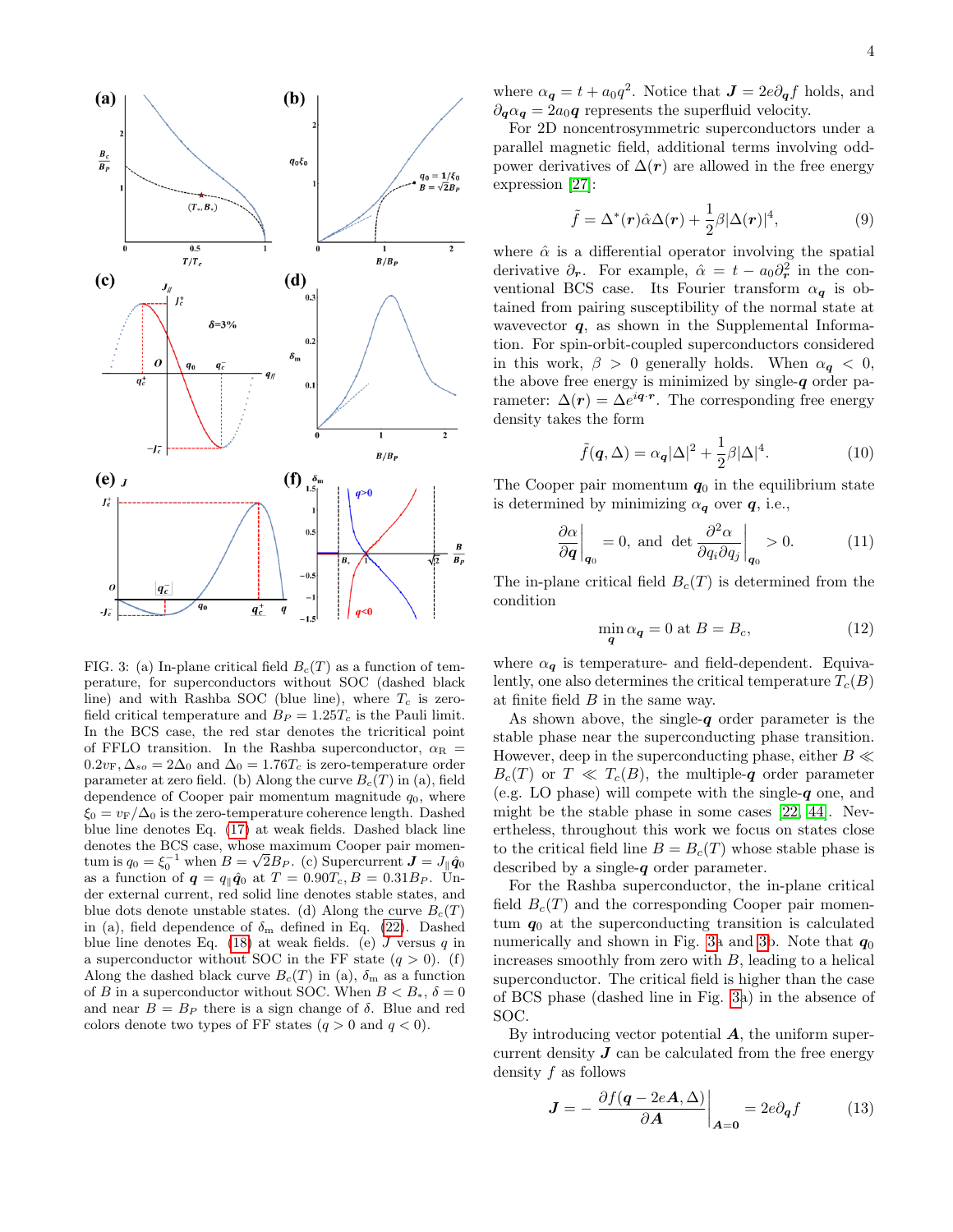with electron charge  $e < 0$ . The equilibrium state minimizes free energy density  $\partial_{q}f = 0$  and hence carries zero current. By connecting the system to an external source, one can pass a nonzero supercurrent  $J$  through the system. Such current-carrying state has a Cooper pair momentum  $q \neq q_0$  that is determined by **J** according to Eq. [\(13\)](#page-3-1). Minimizing the free energy with respect to the gap magnitude  $\Delta$  yields  $|\Delta|^2 = -\alpha_{q}/\beta$  when  $\alpha_{q} < 0$ . Then, Eq. [\(13\)](#page-3-1) becomes

<span id="page-4-3"></span>
$$
\mathbf{J} = \frac{eN_0}{\beta} |\alpha_{\mathbf{q}}| \partial_{\mathbf{q}} \alpha_{\mathbf{q}}.\tag{14}
$$

Clearly, the supercurrent is the product of the superfluid stiffness  $|\alpha_{q}|$  and the superfluid velocity  $\partial_{q} \alpha_{q}$ , both of which depend on the Cooper pair momentum  $q$ .

We first consider the BCS case without SOC and obtain the superconducting phase diagram in B-J plane for temperatures close to the zero-field and zero-current critical temperature  $T_c$ . At  $B = 0$ ,  $\alpha_q = t + a_0 q^2 = t(1 - \xi^2 q^2)$ with coherence length  $\xi \equiv \sqrt{a_0/|t|} \propto (T_c - T)^{-\frac{1}{2}}$ , so that  $J \propto (1 - \xi^2 q^2) \xi^2 q$ . At  $q = 0$ , the superfluid stiffness is maximal but the superfluid velocity vanishes. At  $q = \xi^{-1}$ , the velocity is high but the stiffness vanishes. The maximal supercurrent or the critical current  $J_c$  is achieved at an intermediate momentum  $q_c = \xi^{-1}/\sqrt{3}$ with  $J_c \propto (T_c - T)^{3/2}$  [\[45\]](#page-10-21). At  $B \neq 0$  without external current, the Zeeman effect of in-plane magnetic field decreases the critical temperature of a BCS superconductor, leading to  $T_c - T_c(B) \propto B^2$  or equivalently  $B_c(T) \propto (T_c - T)^{1/2}.$ 

When both  $B$  and  $J$  are nonzero, the boundary between superconducting phase and normal phase in B-J plane is defined by

$$
\left(\frac{B}{B_c}\right)^2 + \left(\frac{J}{J_c}\right)^{2/3} = 1,\tag{15}
$$

where exponents 2 and 2/3 follow from the temperature scaling of the zero-current critical field  $B<sub>c</sub>$  and the zerofield critical current  $J_c$ . The phase boundary is in general smooth except the non-analytical region near  $J = 0$  due to the fractional exponent  $2/3$ . This phase boundary is symmetric in J due to inversion symmetry of a conventional superconductor  $B \to B, J \to -J$ , and also symmetric with respect to the origin  $J = B = 0$  due to time-reversal symmetry  $B \to -B, J \to -J$ .

In superconductors without inversion symmetry, the phase boundary in B-J phase space can become skewed as sketched in Fig. [1d](#page-0-0), in which case two closely-related nonreciprocal effects appear. At a given magnetic field  $B \neq 0$ , the critical currents are nonreciprocal; and in a given current-carrying state  $J \neq 0$ , the critical fields are polarity dependent. Both phenomena are manifestations of the supercurrent diode effect [\[30,](#page-10-12) [46\]](#page-10-22).

As a concrete example, we consider Rashba superconductors in the following and derive explicitly the nonreciprocal critical current at weak field and temperatures near  $T_c$ . First, at small B we can expand  $\alpha_q$  as a power series in  $q$  and keep terms up to linear order in  $B$  [\[27\]](#page-10-7),

<span id="page-4-2"></span>
$$
\alpha_{\mathbf{q}} = t - (b_0 - b_1 q^2) \mathbf{q} \cdot (\mathbf{B} \times \hat{\mathbf{z}}) + a_0 q^2, \quad (16)
$$

with the parameters  $a_0, b_0, b_1$  derived from Fermi surface integrals as detailed in the Supplemental Information:

<span id="page-4-0"></span>
$$
b_0 = C_0 \frac{\alpha_{\rm R}}{(\pi T_c)^2}
$$
,  $b_1 = C_1 \frac{v_{\rm F}^2 \alpha_{\rm R}}{(\pi T_c)^4}$ ,  $a_0 = \frac{1}{4} C_0 \frac{v_{\rm F}^2}{(\pi T_c)^2}$ ,

where  $C_0 = 1.04$ ,  $C_1 = 0.38$  are numerical constants. In deriving the expressions of  $a_0, b_0, b_1$  we have assumed spin-orbit coupling strength  $\Delta_{so}$  is larger than the superconducting gap  $\Delta_0$ . In Eq. [\(16\)](#page-4-2), the B-linear terms arise from the field-induced shift  $(b_0)$  and deformation  $(b_1)$  of Fermi surfaces. By minimizing  $\alpha_{q}$  over  $q$ , we find the Cooper pair momentum in the equilibrium state

$$
\boldsymbol{q}_0 = 2\alpha_{\rm R}(\boldsymbol{B} \times \hat{\boldsymbol{z}})/v_{\rm F}^2 \tag{17}
$$

to the leading order in B.

Substituting Eqs.  $(16)$  and  $(17)$  into Eq.  $(14)$ , we obtain the supercurrent along the axis parallel to  $q_0$  direction  $J_{\parallel}$  as a function of  $q_{\parallel}$ , shown in Fig. [3c](#page-3-0). Due to the third-order term,  $\alpha_{q}$  is skewed with respect to its minimum at  $q_0$ . This skewness leads to different critical currents in the direction parallel and antiparallel to  $q_0$ . More specifically, upon the application of a weak inplane magnetic field, critical current increases along one direction while decreases along the opposite direction

<span id="page-4-1"></span>
$$
\frac{J_c^{\pm}}{J_c} = 1 \pm \gamma \frac{B}{B_c} \tag{18}
$$

with

<span id="page-4-5"></span>
$$
\gamma(T) = 0.64 \frac{\alpha_{\rm R}}{v_{\rm F}} \frac{B_c}{B_P} \sqrt{1 - \frac{T}{T_c}}
$$
(19)

where  $B_P = 1.25T_c$  is the Pauli limit. The dimensionless quantity  $\gamma$  measures the strength of field-induced supercurrent diode effect at temperature T.  $\gamma(T)$  is proportional to Rashba SOC and decreases to zero as  $T_c - T$ near the critical temperature. Since  $J_c \propto (T_c - T)^{3/2}$  and  $B_c \propto (T_c - T)^{1/2}$ , we have  $J_c^+ - J_c^- \propto (T_c - T)^2$ .

More generally, at higher fields the Cooper pair momentum  $q_0$  is no longer small and reaches the order of  $\xi_0^{-1}$  at  $B \sim B_P$  (see Fig. [3b](#page-3-0)), where  $\xi_0$  is the zero-temperature, zero-field and zero-current coherence length. Nonetheless, the critical current is always small near the superconducting transition temperature  $T_c(B)$ at the corresponding field. Under this condition, we can expand  $\alpha_{q}$  around its minimum  $q_0$ :

<span id="page-4-4"></span>
$$
\alpha_{\mathbf{q}} = A[T - T_c(B)] + a\delta q_{\parallel}^2 - b\delta q_{\parallel}^3,\tag{20}
$$

where  $A, a > 0$  and  $\delta q_{\parallel} = (\boldsymbol{q} - \boldsymbol{q}_0) \cdot \hat{\boldsymbol{q}}_0$ . From this expression we find different critical currents  $J_c^{\pm}$  in the direction along and against  $q_0$ . The nonreciprocity of critical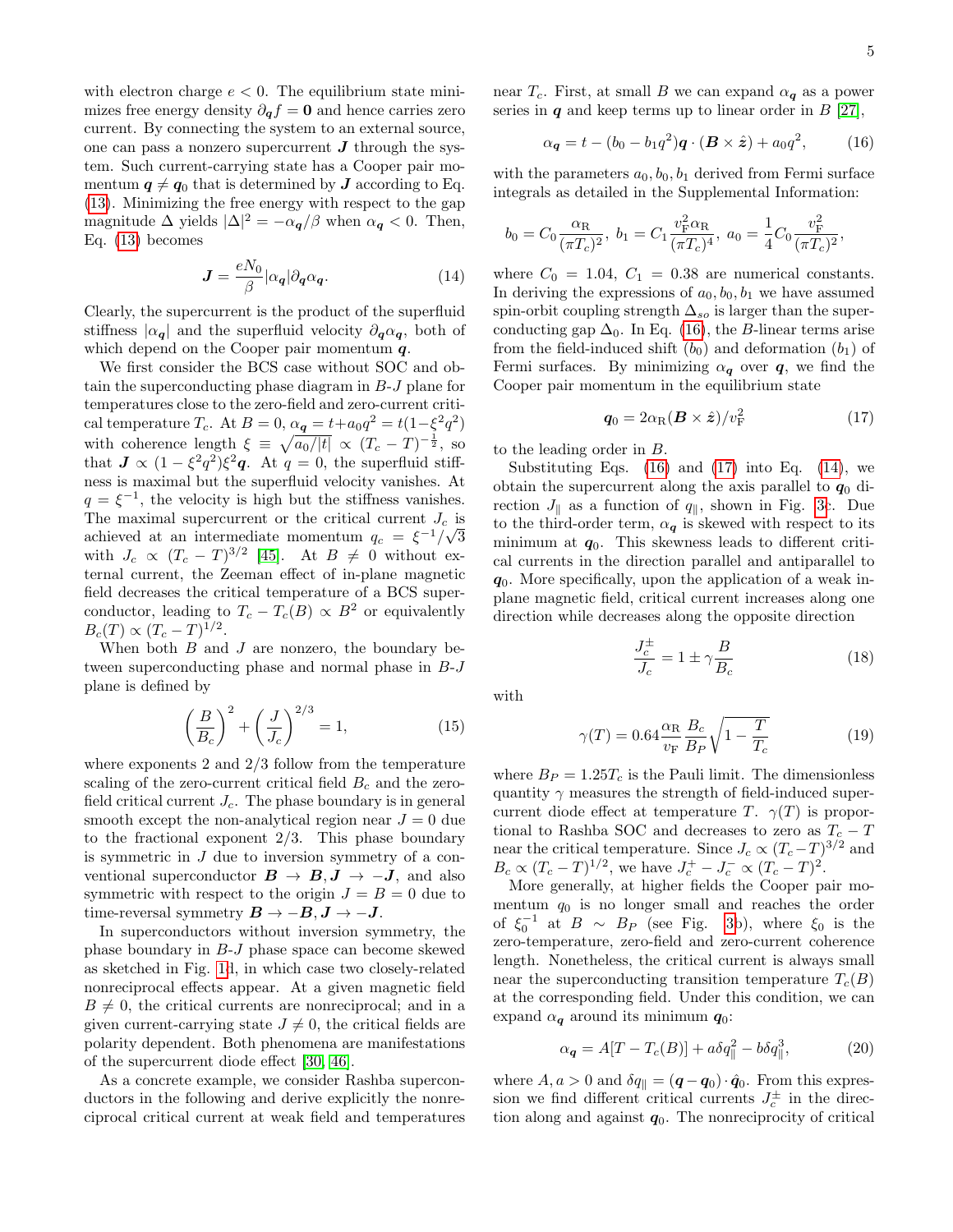current can be characterized by a "supercurrent diode coefficient" which we define as

$$
\delta \equiv \frac{J_c^+ - J_c^-}{J_c^+ + J_c^-}.\tag{21}
$$

At temperatures close to the superconducting phase transition, we find

<span id="page-5-0"></span>
$$
\delta = \delta_{\rm m} \sqrt{1 - \frac{T}{T_c(B)}}, \text{ with } \delta_{\rm m} = b \sqrt{\frac{AT_c(B)}{3a^3}}. \tag{22}
$$

Our theory based on Eq. [\(20\)](#page-4-4) applies to both the regime  $T \sim T_c$  at weak fields and also  $T \sim 0$  at high fields since  $T_c(B) \to 0$  when B is large (Fig. [3a](#page-3-0)). The coefficients  $a, b$  can be computed by derivatives  $\partial_q^2 \alpha, \partial_q^3 \alpha$ at  $q = q_0$ . One can numerically compute a and b from  $\alpha_{q}$  as shown in Supplemental Information, and  $\delta$  can be obtained as shown in Fig. [3c](#page-3-0) and d.

We numerically calculate and plot  $\delta_{\rm m}$  along the critical field line  $B = B<sub>c</sub>(T)$ , as shown in Fig. [3d](#page-3-0). Detailed derivation of Eqs. [\(18,](#page-4-1)[19,](#page-4-5)[20\)](#page-4-4) and [\(22\)](#page-5-0) can be found in Supplemental Information.

It can be seen that  $\delta_{\rm m}$  is linear in B at weak fields as expected in Eq. [\(18\)](#page-4-1) where  $\delta = \gamma B/B_c$ . As field increases,  $\delta_{\rm m}$  reaches its maximum near  $B = B_P$ , and then decreases again. To understand the behavior of  $\delta_{\rm m}$  under magnetic field, note that  $\alpha_{q} = 1/V - \chi_{q}$  (V is the attractive interaction) is determined by pairing susceptibility  $\chi_{\mathbf{q}} = \chi_{\mathbf{q}}^{+} + \chi_{\mathbf{q}}^{-}$ , where  $\chi_{\mathbf{q}}^{\pm}$  are the contribution from inner (+) and outer (−) Fermi surfaces respectively.  $\chi_{\bm{q}}^{\pm}$  are nearly symmetric with respect to their respective maximum at  $q \sim \pm 2k_0$  due to the Fermi surface shift, with  $k_0$  on the order of  $B/v_F$ . The peak width is on the order of  $T/v_F$ . Due to the DOS asymmetry, the peak value of  $\chi_{\mathbf{q}}^-$  is higher than that of  $\chi_{\mathbf{q}}^+$ . The differences in the peak position and height of  $\chi^+$  and  $\chi^-$  give rise to the skewness of  $\chi_q$ , the sum of the two. At high temperature  $T \leq T_c$  and low field  $B \ll B_P$ , the peaks of  $\chi_{\mathbf{q}}^{\pm}$ are relatively broad and close to each other, so that the asymmetry in  $\alpha_{q}$  is small. In the opposite limit of low temperature  $T \ll T_c$  and high field  $B \sim B_c(T) \gg B_P$ , the two peaks are narrow and well separated and differs greatly in the height.  $\chi_q$  is dominated by the main peak  $\chi_{\mathbf{q}}^-$  and therefore is nearly symmetric. Since the nonreciprocity in critical current becomes small at both low and high fields, the supercurrent diode coefficient  $\delta_{\rm m}$ —a measure of nonreciprocity near  $T_c(B)$ —reaches its maximum around the Pauli limit  $B = B<sub>P</sub>$ . We also discuss in the Supplemental Information the possibility of nonreciprocal critical current in the single- $q$  FF (helical) phase without SOC.

Next, we derive the polarity-dependent critical field at small current for temperatures near  $T_c$ . This requires including the correction to  $\alpha_{q}$  at second order in B as in usual BCS superconductors without SOC. As shown in the Supplemental Information, we obtain the skewed phase boundary for Rashba superconductors in  $B - J$ plane:

<span id="page-5-1"></span>
$$
\left(\frac{B}{B_c}\right)^2 + \left|\frac{J}{J_c} - \gamma \frac{B \times \hat{z}}{B_c} \left(1 - \frac{B^2}{B_c^2}\right)^2\right|^{2/3} = 1, \quad (23)
$$

where  $\gamma$  is defined in Eq. [\(19\)](#page-4-5). To the leading order in  $B$ , we recover Eq. [\(18\)](#page-4-1) for nonreciprocal critical currents, and to the leading order in  $J$ , we find the polaritydependent critical field

$$
\frac{B_c^+ - B_c^-}{2B_c} = \frac{\gamma}{3} \frac{J}{J_c},\tag{24}
$$

where the factor  $1/3$  is from exponents 2 and  $2/3$ . Since  $J_c \propto (T_c - T)^{3/2}$ ,  $B_c \propto (T_c - T)^{1/2}$  and  $\gamma \propto (T_c - T)$ , we find  $B_c^+ - B_c^-$  is temperature-independent near  $T_c$ . Eq. [\(23\)](#page-5-1) is our key finding about the supercurrent diode effect: it is exact (in the sense of temperature scaling) at temperatures near the zero-field, zero-current  $T_c$ .

At low temperatures, the entire phase boundary in B-J plane can be determined numerically. From Eq. [\(23\)](#page-5-1), we find the supercurrent diode effect in Rashba superconductors is maximized when  $\mathbf{B} \perp \mathbf{J}$ , and vanishes when  $\mathbf{B} \parallel \mathbf{J}$ , as shown in Fig. [1b](#page-0-0) and d. The latter property is guaranteed when mirror symmetry  $B \to B, J \to -J$ is present.

Besides Rashba systems, helical phase exists in noncentrosymmetric superconductors with the following point groups:  $D_n, C_{nv}, C_n, D_{2d}, S_4, C_1(n = 2, 3, 4, 6)$ . In these systems, crystal symmetry allows a linear coupling between the Cooper pair momentum  $q$  and Zeeman field **B** enabled by spin-orbit coupling. As a result, the fieldinduced Cooper pair momentum  $q_0$  is linearly proportional to  $\bf{B}$  at weak fields [\[27\]](#page-10-7) :

$$
\mathbf{q}_0 \propto \nabla_{\mathbf{k}} (\hat{\mathbf{g}}_{\mathbf{k}} \cdot \mathbf{B})|_{\mathbf{k}=\mathbf{0}}.\tag{25}
$$

The form of spin-orbit vector  $g_k$  and therefore the direction of Cooper pair momentum depend on crystal symmetry. While  $q_0 \propto \hat{z} \times B$  is perpendicular to the inplane magnetic field in Rashba superconductors,  $q_0 \propto B$ is parallel to **B** in crystals with  $D_{n>3}$  point groups, and  $q_0 \propto (B_x, -B_y)$  forms a mirror pair with **B** in crystals with  $D_{2d}$  point group. While the direction of Cooper pair momentum relative to the magnetic field depends on crystal symmetry, the supercurrent diode effect is generally allowed when the current is passed along the axis of Cooper pair momentum.

For Ising superconductors with point group  $D_{3h}$  such as transition metal dichalcogenides with an odd number of layers, the supercurrent diode effect is absent for in-plane field and in-plane current, where the combined symmetry of vertical mirror  $I_z : z \rightarrow -z$  with respect to the basal plane and time-reversal  $\mathcal T$  is preserved  $I_z \mathcal{T}: \mathbf{J} \to -\mathbf{J}, \mathbf{B} \to \mathbf{B}$ . However, one can realize nonreciprocal critical currents in an Ising superconductor by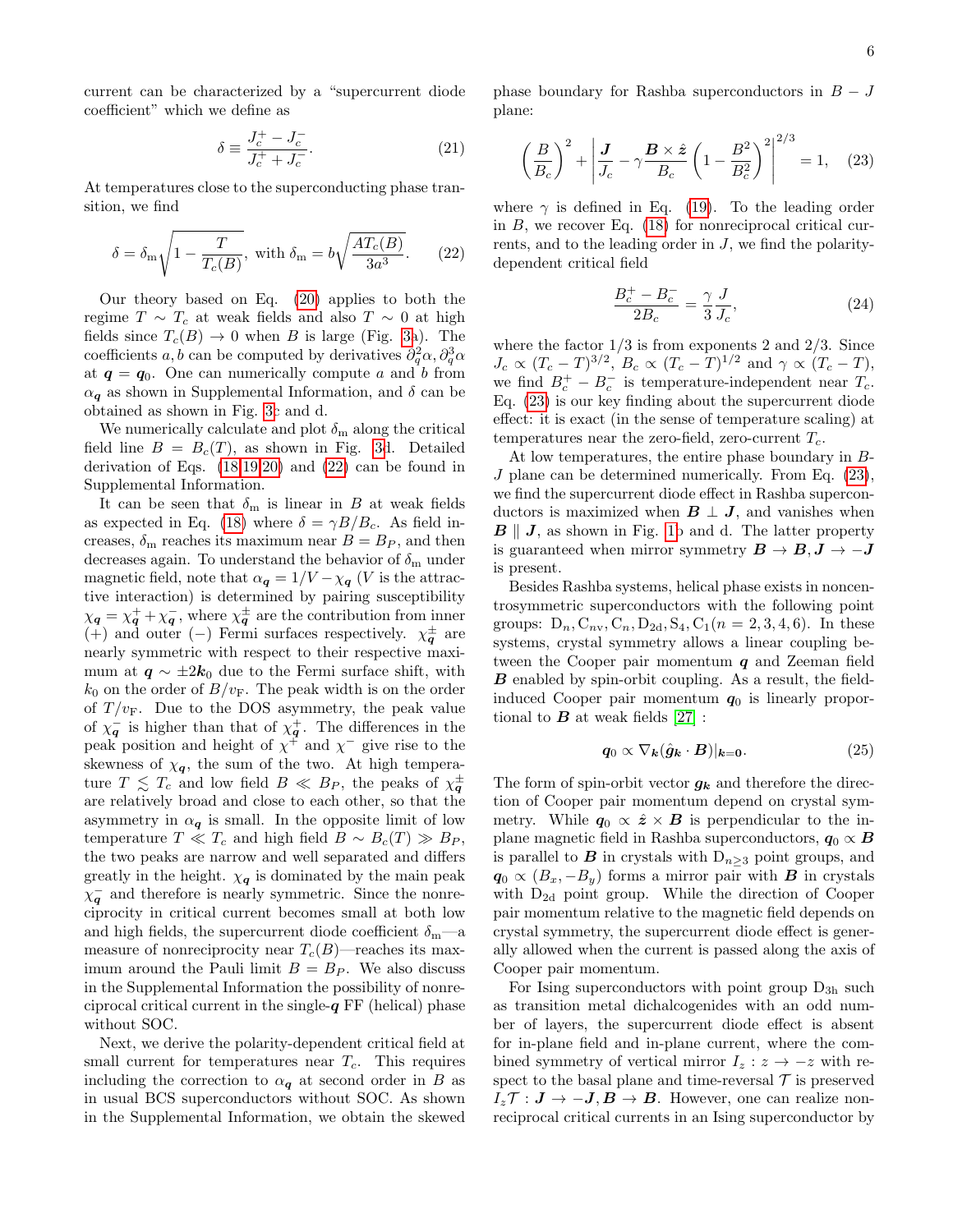$$
\alpha_{q} = t + a_{0}q^{2} + b(q_{x}^{3} - 3q_{x}q_{y}^{2})M_{z}, \qquad (26)
$$

and  $a_0 > 0$ , b are determined by Fermi surface properties of the Ising superconductor. Denoting  $\theta$  as the angle between  $\bm{J}$  and x-axis, the supercurrent diode coefficient is then

$$
\delta = b \sqrt{\frac{|t|}{3a_0^3}} M_z \cos 3\theta.
$$
 (27)

We further consider supercurrent diode effect in the limit of vanishing SOC. In this case, finite momentum FFLO superconductivity occurs at high magnetic fields above the Pauli limit. In particular, the single- $q$  FF state (which can be energetically favored over the LO state by weak SOC) breaks both inversion and time reversal symmetry, thus giving rise to the diode effect as shown in Fig[.3e](#page-3-0). In Fig. [3f](#page-3-0), we also plot  $\delta_{\rm m}$  along the critical field line  $B = B<sub>c</sub>(T)$ , where the normal phase, the BCS phase and the FF phase meet at the tricritical point  $(T_*, B_*)$ (see Fig. [3a](#page-3-0)). As the magnetic field increase from  $B_*$  to (see Fig. 3a). As the magnetic field increase from  $B_*$  to  $B_c = \Delta = \sqrt{2B_P}$ , the Cooper pair momentum increases rapidly from 0 to  $1/\xi_0$ , and the diode coefficient  $\delta$  shows remarkable features.

The magnitude of the supercurrent diode effect  $|\delta|$  becomes very large near both  $B_*$  (the tricritical point) and  $B_c$  (the  $T = 0$  end point of the FF phase). This can be understood from the behavior of GL coefficient  $\alpha_{q}$ . Near the tricritical point, we have

$$
\alpha_{q} = c_0 + c_1 q^2 + c_2 q^4, \qquad (28)
$$

with  $c_0 \propto T - T_*$ ,  $c_1 \propto B_* - B$ , and  $c_2 > 0$ . At B just above  $B_*$ , the Cooper pair momentum  $q_0 \propto \sqrt{B - B_*}$  is small. Nonetheless,  $\alpha_q$  is highly skewed with respect to  $q_0$ : it increases very slowly as q decreases from  $q_0$ . As a result,  $J_c^+ \rightarrow 0$  while  $J_c^-$  remains finite as  $T \rightarrow T_*, B \rightarrow$  $B_*$ . Thus the diode coefficient  $\delta = (J_c^+ - J_c^-)/(J_c^+ +$  $J_c^-$ ) ∼ 1 reaches the maximum possible value near the tricritical point.

On the other hand, near the transition between FF superconductor and normal phase at low temperature  $T \rightarrow 0$ , we have

$$
\alpha_{\mathbf{q}} = \text{Re}\left[\log\left(\frac{B + \sqrt{B^2 - v_{\text{F}}^2 q^2}}{\Delta_0}\right)\right].\tag{29}
$$

Minimizing  $\alpha_{q}$  over q yields a large Cooper pair momentum  $q_0 = B/v_F$  approaching  $1/\xi_0$  as  $B \to B_c$ . In this case, due to the non-analytic dependence of  $q, \alpha_q$ is highly skewed with respect to  $q_0$ : it rises steeply as q decreases from  $q_0$ . This leads to the maximum possible diode effect with  $\delta = (J_c^+ - J_c^-)/(J_c^+ + J_c^-) \sim -1$  near  $B_c$ ,

taking opposite sign as the one near tricritical point. Details of the supercurrent diode effect in the FF phase can be found in the Supplemental Information. Note that at low temperature away from the critical line  $B_c(T)$ , single $q$  FF state may yield to multiple- $q$  state. In the absence of SOC, the double- $q$  LO state has a spatially modulated gap amplitude and constant phase, which does not show the diode effect.

## Discussion

The supercurrent diode effect predicted in this work, including nonreciprocal critical current and polaritydependent in-plane critical field, may be observed in polar  $SrTiO<sub>3</sub>$  films [\[47\]](#page-10-23) and artificially engineered heavy fermion superlattices of  $YbCoIn_5-YbRhIn_5-CeCoIn_5$  [\[29\]](#page-10-11), where the layer stacking breaks inversion symmetry. In both cases, an upturn of in-plane critical field has been observed and attributed to the Rashba spin splitting. Other candidates include transition metal dichacodegnide MoTe<sub>2</sub> in the low-symmetry  $T_d$  structure [\[48–](#page-10-24)[50\]](#page-10-25), and half-heusler superconductors such as YPtBi with tetrahedral point group [\[51](#page-10-26)[–54\]](#page-11-0). These two classes of materials have strong spin-orbit interaction and small Fermi energy, which enhances the supercurrent diode effect.

Another interesting platform to search for supercurrent diode effect is magic-angle twisted bilayer graphene [\[55,](#page-11-1) [56\]](#page-11-2), whose twisted bilayer structure breaks inversion symmetry. Although spin-orbit interaction is negligibly small, an in-plane magnetic field modifies the moire band structure by giving electrons a momentum shift in interlayer tunneling process. As we showed recently, a small field causes a shift of Fermi surface by  $\delta k \propto B$  in the direction *parallel* to  $\boldsymbol{B}$  [\[56\]](#page-11-2). Therefore field-induced finitemomentum superconductivity and supercurrent diode effect may appear when the critical current is measured along the field axis.

Last but not the least, the supercurrent diode effect should also exist when the superconducting state spontaneously breaks time-reversal and inversion symmetry. Thus nonreciprocal critical current at zero magnetic field and polarity-dependent critical field in the equilibrium state provide new probes of unconventional superconductivity with hidden orders.

Data Availability. All study data are included in this article.

Acknowledgments. We thank Yang Zhang for bringing Ref. [\[30\]](#page-10-12) to our attention. This work is supported by DOE Office of Basic Energy Sciences, Division of Materials Sciences and Engineering under Award DE-SC0018945. L.F. is partly supported by a Simons Investigator award from the Simons Foundation.

Note Added— Recently two related works [\[57,](#page-11-3) [58\]](#page-11-4) on the similar topic have appeared.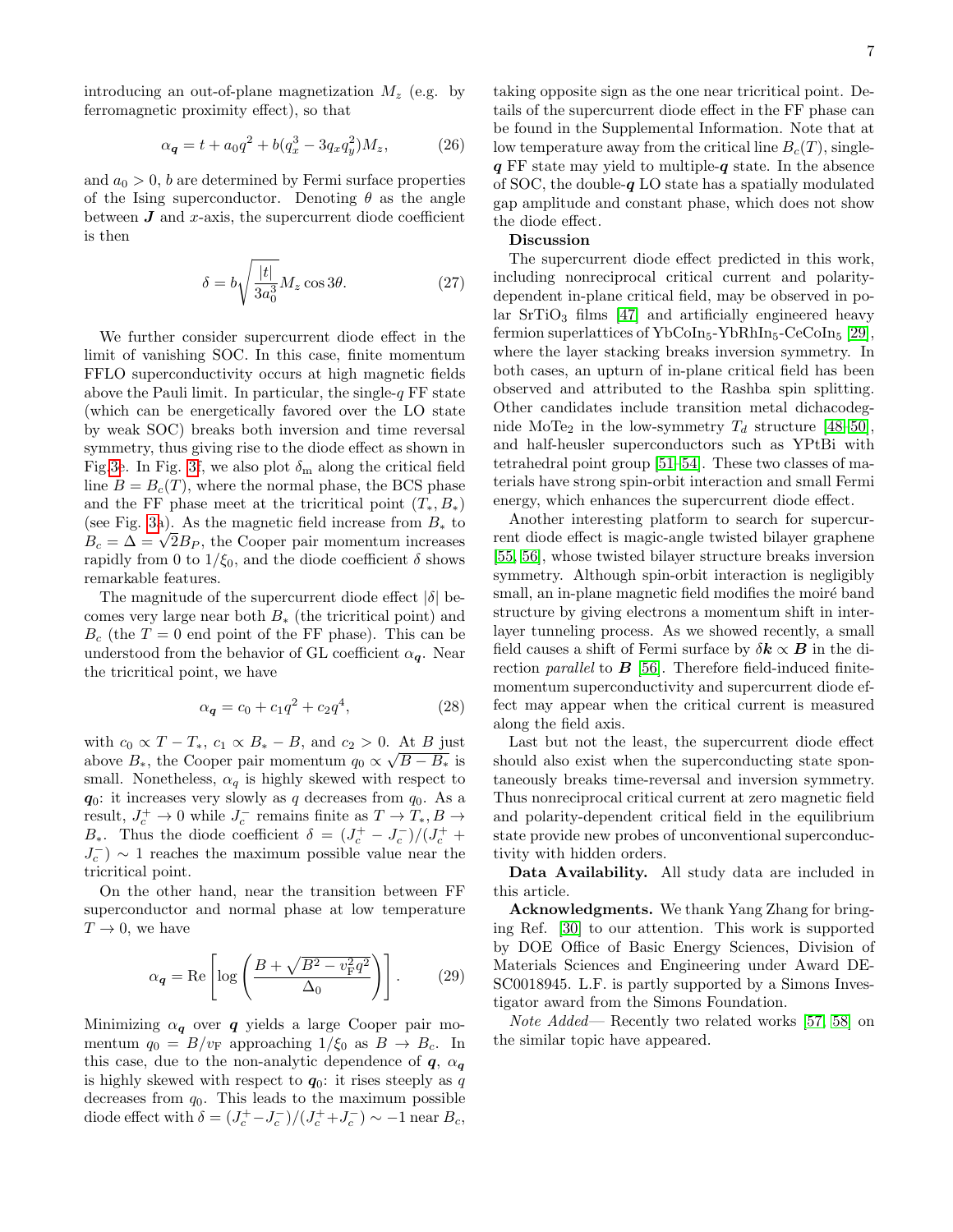#### Ginzburg-Landau coefficient

We compute the the function  $\alpha_{\bm{q}}$  microscopically within mean field theory. From Eqs.  $(1,4)$  of the main text, the mean-field free energy density is  $f(\mathbf{q}, \Delta) = |\Delta|^2 / V -$ 

 $T \int d^2\mathbf{k} \text{tr} \log[1 + e^{-\mathcal{H}_k(\mathbf{q}, \Delta)/T}],$  where V is the attractive interaction strength and tr denotes trace in spin space.

By expansion of free energy density  $f(\boldsymbol{q}, \Delta)$  in terms of  $\Delta$  we have

$$
\alpha = \log \frac{T}{T_c} + \frac{1}{N_0} \sum_{\lambda = \pm} \oint_{\text{FS}_\lambda} \frac{dk}{|\mathbf{v}^\lambda|} \left\{ \phi \left( \frac{Q + \lambda \mathcal{E}_+}{2\pi T} \right) \cos^2 \frac{\theta}{2} + \phi \left( \frac{Q + \lambda \mathcal{E}_-}{2\pi T} \right) \sin^2 \frac{\theta}{2} \right\},\tag{S1}
$$

where  $\lambda = \pm$  denote contributions from inner  $(\lambda = +)$ and outer  $(\lambda = -)$  Fermi surfaces respectively,  $\phi(x) =$  $\text{Re} \left[ \psi \left( \frac{1+ix}{2} \right) \right] - \psi \left( \frac{1}{2} \right)$ , and  $\psi$  is the digamma function.

Here,  $\mathbf{v}^{\lambda} = \partial_{\mathbf{k}} \xi_{\mathbf{k}}^{\lambda}$  is the electron velocity,  $Q = \mathbf{v}^{\lambda} \cdot \mathbf{q}$ is the depairing energy of finite momentum pairing,  $\mathcal{E}_{\pm} = |\boldsymbol{h}_{+}| \pm |\boldsymbol{h}_{-}|$  is the depairing energy of Zeeman splitting for inter-  $(+)$  or intra-pocket  $(-)$  Cooper pairs with  $h_{\pm} = B + g_{\frac{1}{2}q \pm k}$ , and the angle  $\theta = \langle h_+, h_- \rangle$  between  $h_{\pm}$  controls the ratio between inter- or intra-pocket Cooper pairs. Supercurrent affects  $q$  and hence depairing energy  $Q$ , while magnetic field  $\boldsymbol{B}$  together with SOC affects depairing energies  $\mathcal{E}_{\pm}$  and angle  $\theta$ .

Near  $T_c$ , the temperature dependence of  $\alpha_{q}$  can be captured by the first term  $\log(T/T_c)$ , and we can set  $T = T_c$  in the Fermi surface integrals. To evaluate the integral, notice that the field is weak  $B \ll B_P$ , one can expand the special function

$$
\phi(x) = 2.10x^2 - 2.01x^4 + 2.00x^6 + O(x^8)
$$
 (S2)

and then integrate order by order to obtain Eq. (14) of the main text.

### Nonreciprocal critical current and polarity-dependent critical field

For  $\alpha_{q} = \overline{\alpha} + a\delta q_{\parallel}^{2} - b\delta q_{\parallel}^{3}$ , we find the supercurrent is

$$
\beta J_{\parallel}/e = |\alpha_{\mathbf{q}}| \partial_{\parallel} \alpha_{\mathbf{q}} = 2a \overline{\alpha} \delta q_{\parallel} - 3 (\overline{\alpha} b) \delta q_{\parallel}^2 \tag{S3}
$$

$$
+2a^2\delta q_{\parallel}^3 - 5(ab)\delta q_{\parallel}^4 + 3b^2\delta q_{\parallel}^5. \tag{S4}
$$

Notice that to the leading order of  $|\overline{\alpha}|^{\frac{1}{2}}$ , critical currents  $\pm J_c^{\pm}$  correspond to  $\delta q_{\parallel} = \mp \delta q_c$  respectively, where  $\delta q_c =$  $\sqrt{|\overline{\alpha}|/3a}$ . Then we have

<span id="page-7-0"></span>
$$
\beta J_c^{\pm}/e = \frac{4|\overline{\alpha}|^{3/2}}{9a} \left(\sqrt{3a^3} \pm b\sqrt{|\overline{\alpha}|}\right) + O(|\overline{\alpha}|^{5/2}). \quad (S5)
$$

Since  $\overline{\alpha}$ , a, b are all functions of B and T, the equation above determines two phase boundaries parametrized by J, B and T as depicted in Fig. 1b of the main text. At

weak field, a can be treated as a constant,  $b \propto B$  and  $\overline{\alpha} =$  $t(1 - B^2/B_c^2)$  with reduced temperature  $t = (T - T_c)/T_c$ and critical field  $B_c \propto |t|^{1/2}$ . Then Eqs. (16-22) of the main text can be obtained.

Especially for Rashba superconductors at weak field, from Eq. (13) of the main text and [\(S5\)](#page-7-0) we obtain

$$
\frac{\beta \mathbf{J}}{eN_0} = \frac{4}{3\sqrt{3}} |\alpha_{\mathbf{q}_0}|^2 \xi \hat{\mathbf{n}} + \frac{4}{9} \frac{b_1 |\alpha_{\mathbf{q}_0}|}{\xi^2} \mathbf{B} \times \hat{\mathbf{z}}, \quad (S6)
$$

where  $\hat{\boldsymbol{n}} = (\boldsymbol{q} - \boldsymbol{q}_0)/|\boldsymbol{q} - \boldsymbol{q}_0|$ , and under magnetic field

$$
\alpha_{\mathbf{q}_0} = t \left( 1 - \frac{B^2}{B_c^2} \right), \ \xi = C \frac{v_{\rm F}}{\pi T_c} \left| t \left( 1 - \frac{B^2}{B_c^2} \right) \right|^{-\frac{1}{2}}. \tag{S7}
$$

Then we obtain the skewed phase boundary

$$
\left(\frac{B}{B_c}\right)^2 + \left|\frac{J}{J_c} - \gamma \frac{B \times \hat{z}}{B_c} \left(1 - \frac{B^2}{B_c^2}\right)^2\right|^{2/3} = 1, \quad \text{(S8)}
$$

with zero-field critical current

$$
J_c = \frac{4eN_0^2C}{3\sqrt{3}\beta} \frac{v_{\rm F}}{\pi T_c} |t|^{3/2}
$$
 (S9)

and the skewness parameter

$$
\gamma = \frac{b_1 B_c |t|^{1/2}}{\sqrt{3} N_0} \left(\frac{\pi T_c}{v_{\rm F}}\right)^3 = 0.64 \frac{\alpha_{\rm R}}{v_{\rm F}} \frac{B_c}{B_P} \sqrt{1 - \frac{T}{T_c}}. \text{ (S10)}
$$

To include higher order contributions, the supercurrent diode coefficient is

$$
\delta = D(x), \quad x = \sqrt{\frac{|\alpha_{q_0}|}{a^3}}b. \tag{S11}
$$

The special function is

$$
D(x) = \frac{J(x) - J(-x)}{J(x) + J(-x)},
$$
\n(S12)

where  $J(x) = [Q(x) - \frac{3}{2}xQ(x)][-1 + Q(x)^2 - xQ(x)^3],$ 

$$
Q(x) = \frac{1}{3x} - \frac{\sqrt{n}}{2x} - \frac{1}{2}\sqrt{\frac{4}{5\sqrt{n}}\left(1 - \frac{2}{27x^2}\right) - \frac{n}{x^2} + \frac{8}{15x^2}}
$$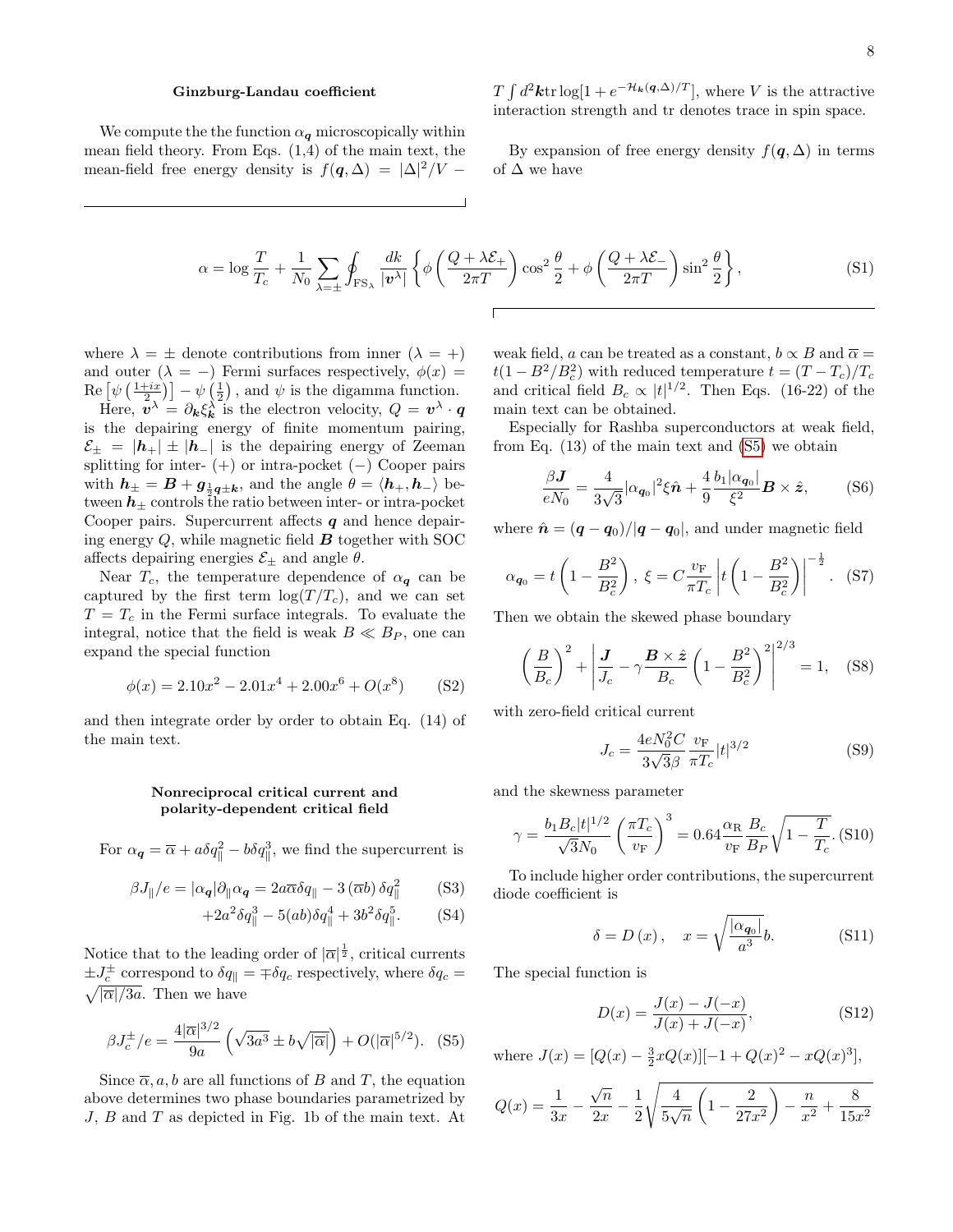and 
$$
n = \frac{2}{15} (z + 1/z + \frac{4}{3}),
$$
  
\n $z = \sqrt[3]{t + \sqrt{t^2 - 1}}, \quad t = \frac{135}{4} x^4 - 5x^2 + 1.$ 

When  $|x| < \frac{2}{3}$  $\frac{2}{3\sqrt{3}}, \frac{22}{27} < t < 1$  and z is complex. Denote  $t = \cos \theta$ , then  $z = e^{i\theta/3}$  and  $n = \frac{4}{15} (\cos \frac{\theta}{3} + \frac{2}{3})$  is real.  $u = \cos v$ , then  $z = e^{\gamma}$  and  $u = \frac{1}{15}(\cos \frac{\pi}{3} + \frac{\pi}{3})$  is real.<br>Since  $D(x) \approx x/\sqrt{3}$  we get the leading order contribution  $\delta = \sqrt{\frac{|\alpha_{\bm{q}_0}|}{3a^3}}b$ , namely

$$
\delta = \delta_{\rm m} \sqrt{1 - \frac{T}{T_c(B)}}, \text{ with } \delta_{\rm m} = b \sqrt{\frac{a_0 T_c(B)}{3a^3}}. \tag{S13}
$$

The expansion of  $\alpha_{q}$  near its minimum  $q_{0}$  in general can be anisotropic

$$
\alpha_{\mathbf{q}+\mathbf{q}_0} = \alpha_{\mathbf{q}_0} + a(1+\epsilon)q_x^2 + a(1-\epsilon)q_y^2 + 2a\eta q_x q_y(\text{S14})
$$

$$
-(b_1 q_x^3 + b_2 q_y^3 + b_3 q_x q_y^2 + b_4 q_x^2 q_y),
$$

where  $a > 0$  and  $\epsilon^2 + \eta^2 < 1$  for stability. The supercurrent diode coefficient for supercurrent  $\mathbf{J} = J(\cos \theta, \sin \theta)$ can be worked out as

$$
\delta = \sqrt{\frac{|\alpha_{q_0}|}{3a^3}} \frac{\left(\frac{b_1 + b_3}{2} + \frac{b_1 - b_3}{2}\cos 2\theta\right)\cos\theta + \left(\frac{b_2 + b_4}{2} - \frac{b_2 - b_4}{2}\cos 2\theta\right)\sin\theta}{(1 + \epsilon\cos 2\theta + \eta\sin 2\theta)^{3/2}}.
$$
(S15)

## Supercurrent diode effect near FFLO transition

When magnetic field is high, near a phase transition where two or more local minima of  $\alpha_{q}$  compete, strong supercurrent diode effect can happen. As a concrete example, we consider the transition from BCS phase to FF phase near the upturning point  $(T_*, B_*)$  (red star in Fig. 3a of the main text), and adapt the following free energy density expanded up to quartic order in q

<span id="page-8-0"></span>
$$
\alpha_{q} = c_{0} + c_{1}q^{2} + c_{2}q^{4}, \qquad (S16)
$$

where  $c_1 = c(B_*^2 - B^2)$ , and  $c, c_2 > 0$ . When  $B < B_*$ ,  $c_1 > 0$  and the BCS phase with zero Cooper pair momen-

tum is the ground state. When  $B > B_*$ ,  $c_1 < 0$  and the ground state changes to the FF phase with Cooper pair momentum  $q_0 \equiv \sqrt{|c_1|/(2c_2)} \propto \sqrt{B^2 - B_*^2}$ . As a result, when one lowers the temperature, the in-plane critical field  $B_c(T)$  exhibits an upturn across the upturning point and hence the name.

To better understand the FFLO physics we need quartic order Ginzburg-Landau analysis. One can write the order parameter in Fourier form  $\Delta(r) = \int d^2\mathbf{q} \Delta_{\mathbf{q}} e^{i\mathbf{q} \cdot \mathbf{r}}$ and the free energy then reads

$$
F \equiv \int d^2 \mathbf{r} f(\mathbf{r}) = \int d^2 \mathbf{q} \alpha_{\mathbf{q}} |\Delta_{\mathbf{q}}|^2 + \frac{1}{2} \int d^2 \mathbf{q} d^2 \mathbf{p} d^2 \mathbf{p}' \beta_{\mathbf{q} \mathbf{p} \mathbf{p}'} \Delta_{\mathbf{q} + \mathbf{p}} \Delta_{\mathbf{q} - \mathbf{p}} \Delta_{\mathbf{q} + \mathbf{p}'}^* \Delta_{\mathbf{q} - \mathbf{p}'}^*.
$$
 (S17)

By analyzing the quartic coefficients  $\beta_{\boldsymbol{q} \boldsymbol{p} \boldsymbol{p}'}$  and the quadratic coefficients  $\alpha_{q}$  one can then distinguish FF and LO phases [\[22,](#page-10-19) [44\]](#page-10-20). The quartic coefficient  $\beta_{\boldsymbol{opp'}}$  is in general a function of momenta  $q, p$  and  $p'$ , which to the leading order can be treated as momentum-independent  $\beta_{\boldsymbol{q}\boldsymbol{p}\boldsymbol{p}'} = \beta N_0$  if it does not change sign in the region where we are interested. One can work out  $\beta$  numerically

$$
\beta = -\frac{T}{2N_0} \sum_{n \in \mathbb{Z}} \int d^2 \boldsymbol{k} \text{Tr} [G_e(\boldsymbol{k}, i\omega_n)(i\sigma_y) G_h(\boldsymbol{k}, i\omega_n)(i\sigma_y)^{\dagger}]^2
$$
\n(S18)

by Mastubara Green's functions  $G_e = [i\omega_n - \mathcal{H}_k]^{-1}$  and  $G_h = [i\omega_n + \mathcal{H}_{-\mathbf{k}}^*]^{-1}$  with  $\omega_n = (2n+1)\pi T$ .

In the absence of SOC, quartic coefficient  $\beta$  in Eq. (6) of the main text accidentally vanishes at the upturning point, making it a tricritical point where BCS  $(q = 0)$ , FF (single-q) and LO  $(\pm q)$  phases compete. With SOC considered in this work,  $\beta$  is finite as long as SOC is nonzero, and the supercurrent can be calculated by Eq. (11) of the main text. In the following we assume SOC is finite such that  $\beta \neq 0$  and expansion Eq. [\(S16\)](#page-8-0) also applies.

As shown in Fig. [S1,](#page-0-0) along a given direction, there are five zeros of supercurrent, one at metastable BCS phase  $q = 0$ , one at ground state FF phase  $q_0$ , one at opposite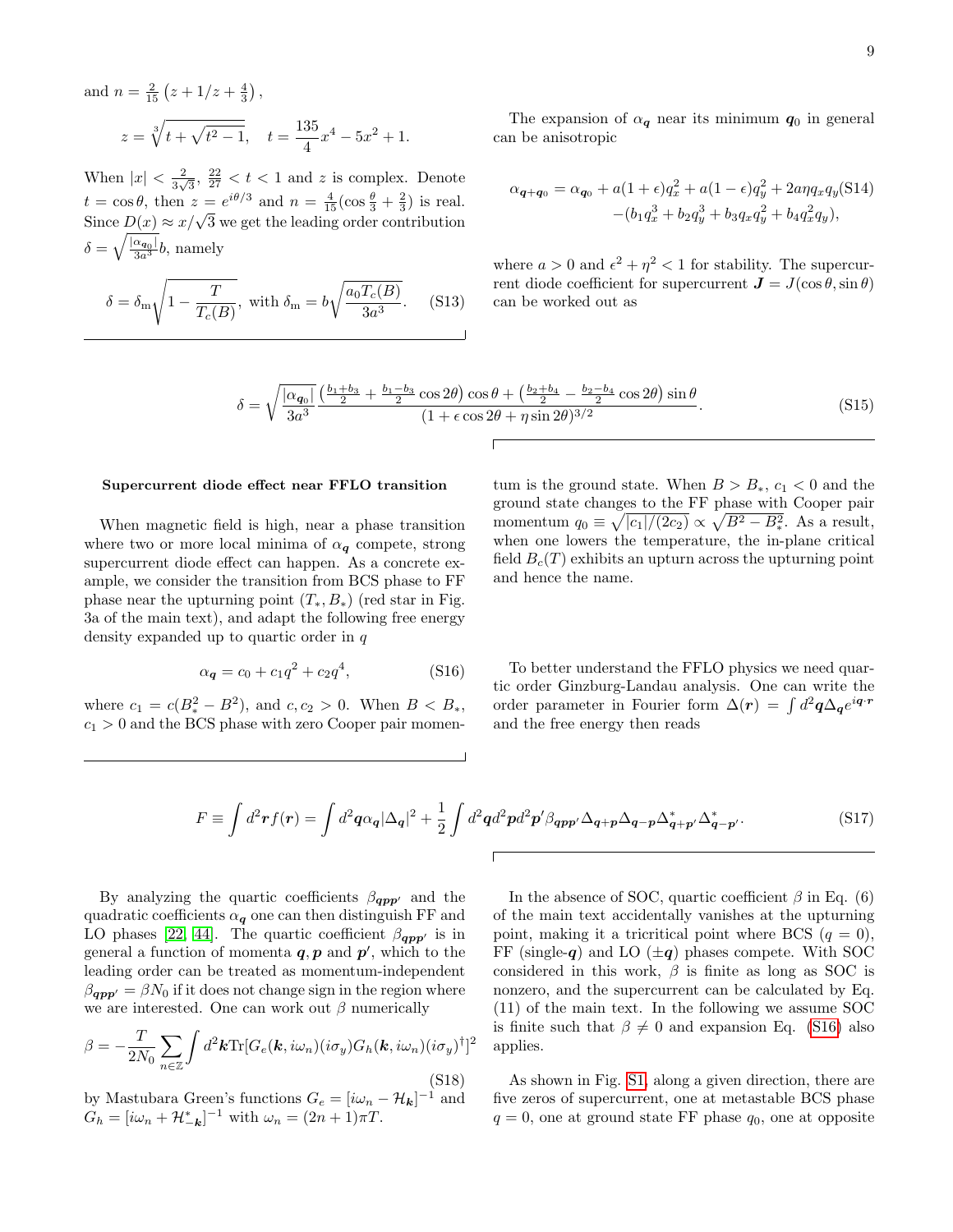

FIG. S1: (a) Near the FF transition, supercurrent J as a function of Cooper pair momentum q and  $J(-q) = -J(q)$ . Here q<sub>0</sub> is the momentum of FF phase, and  $q_c^{\pm}$  are momenta for critical currents  $\pm J_c^{\pm}$  respectively in the positive branch  $q > 0$ . (b) At  $T = 0$ , supercurrent J as a function of Cooper pair momentum q and  $J(-q) = -J(q)$ . Here q<sub>0</sub> is the momentum of FF phase, and  $q_c^{\pm} = q_0^{\pm}$  are momenta for critical currents  $\pm J_c^{\pm}$  respectively in the positive branch  $q > 0$ .

FF phase  $-q_0$  and the other two at excited states where superconductivity vanishes  $\alpha_{q} = 0$ . We hence expect four extremal points  $q_c^{\pm},-q_c^{\pm}$  of the supercurrent, and the resulting maximum and minimum are critical currents  $\pm J_c^{\pm}$  respectively.

Near the metastable BCS phase, the function  $\alpha_{q}$  =  $\alpha_{-q}$  is fully symmetric, and there seems no diode effect. However, around the true ground state FF phase  $q = q_0$ we have the expansion up to the nonzero third order

$$
\alpha_{\mathbf{q}+\mathbf{q}_0} = c_0 - \frac{c_1^2}{4c_2} + 4c_2 \left\{ (\mathbf{q} \cdot \mathbf{q}_0)^2 + (\mathbf{q} \cdot \mathbf{q}_0) q^2 \right\}. (S19)
$$

Since  $|q_0| \propto \text{Re}\sqrt{B^2 - B_*^2}$ , near the upturning point the third order term is more important than the second order one. Consequently,  $\alpha_{q}$  is highly asymmetric near  $q_0$ , and  $J_c^{\pm}$  can be very different.

Moreover, as we approach the upturning point,  $J_c^- \rightarrow$ 0 if superconducting phase stays in the  $q > 0$  branch. In this case, the superconductor near FF transition is a perfect diode: Supercurrent cannot pass antiparallel to the Cooper pair momentum. To be precise, the diode coefficient for supercurrent along direction  $\pm \hat{n}$  is

$$
\delta_{\hat{\mathbf{n}}} = (\hat{\mathbf{n}} \cdot \hat{\mathbf{q}}_0) F(x),\tag{S20}
$$

where  $x = c(B^2 - B_*^2)/\sqrt{c_0 c_2}$ . The special function is

$$
F(a) = \frac{J_1(a) - J_2(a)}{J_1(a) + J_2(a)},
$$
\n(S21)

where

$$
J_1(a) = (ax - 2x^3)(x^4 - ax^2 - 1),
$$
 (S22)

$$
J_2(a) = -(ay - 2y^3)(y^4 - ay^2 - 1)
$$
 (S23)

and 
$$
(A = \sqrt{28 + 11a^2}, \phi = \arccos \frac{20a^3 + 112a}{A^3})
$$
  

$$
x = \sqrt{\frac{1}{7}A\cos\left(\frac{\phi}{3}\right) + \frac{5a}{14}},
$$
(S24)

$$
y = \sqrt{\frac{1}{7}A\cos\left(\frac{\phi - 2\pi}{3}\right) + \frac{5a}{14}}.\tag{S25}
$$

Notice that  $F(x) = 0$  for  $x < 0$ , and  $F(x) = 0.90x^{\frac{3}{2}} - 1$ for  $0 < x \ll 1$ . As a result, when  $B = B_*$  and  $T < T_*$ , we have  $x = 0$  and the FF superconductor is a perfect diode  $\delta = -1$ .

It is also possible that near the upturning point, when injected supercurrent switches its direction, superconducting phase changes from the  $q > 0$  branch to the  $q < 0$  branch. In that case there is no supercurrent diode effect. Similar discussions can also be found in Ref. [\[59\]](#page-11-5).

### Supercurrent diode effect near zero temperature

Near the transition between FF superconductor and normal phase at low temperature  $T \to 0$ , we have

$$
\phi\left(\frac{M}{2\pi T}\right) \sim -\log\frac{T}{T_c} + \log\left|\frac{M}{\Delta_0}\right| \tag{S26}
$$

where  $\Delta_0 = 4\pi e^{-\psi(1/2)}T_c$  is the pairing gap at zero temperature and zero field. Thus in the absence of SOC,

$$
\alpha_{q} = \frac{1}{2} \sum_{\lambda = \pm} \int_{0}^{2\pi} \frac{d\varphi}{2\pi} \left\{ \log \left| \frac{B + \lambda v_{\rm F} q \cos \varphi}{\Delta_0} \right| \right\} \tag{S27}
$$

which can be worked out as  $\alpha_{q} = \log(v_{\rm F}q/\Delta_0)$  when  $v_F q > B$ , and in general can be written as the following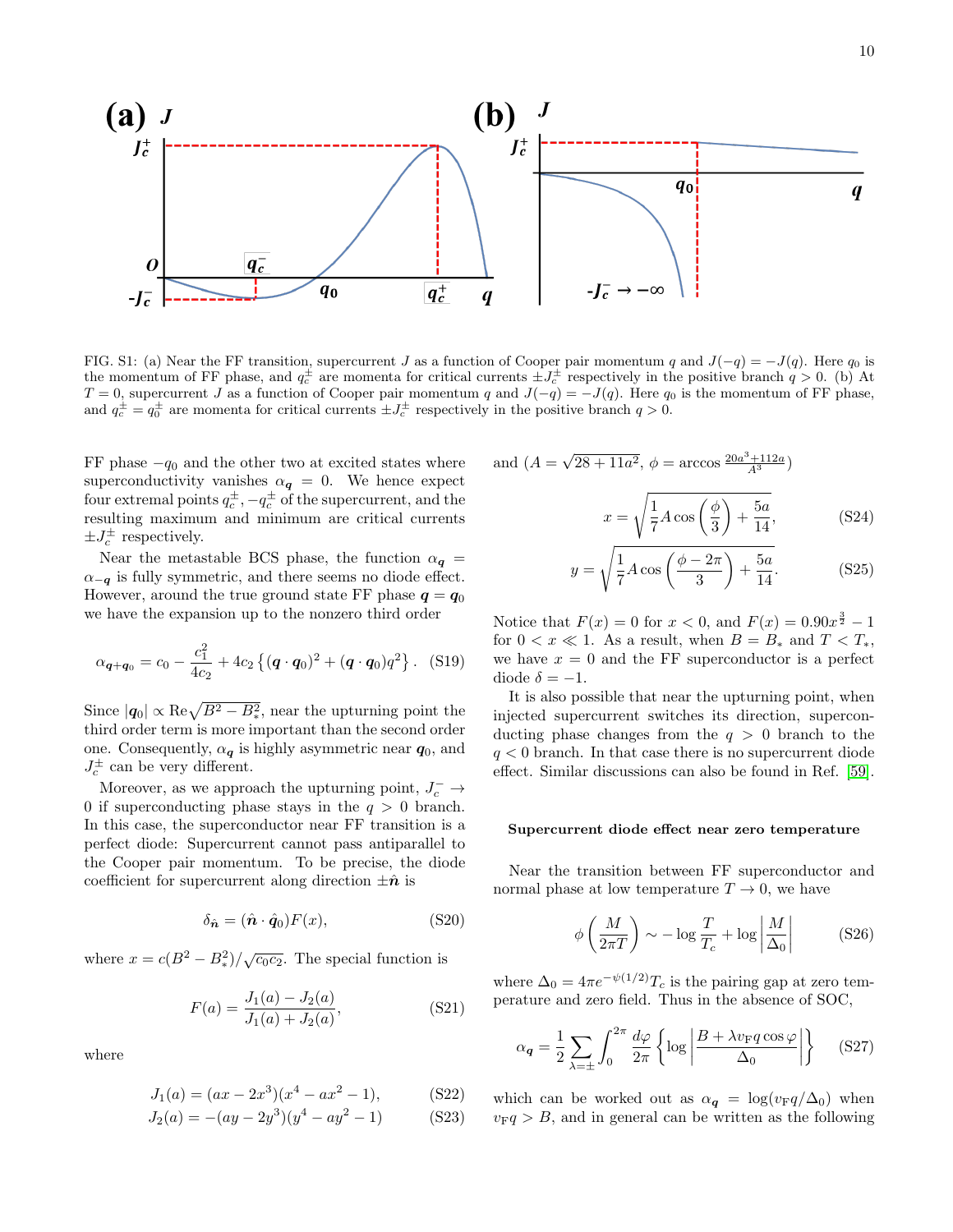piecewise function

$$
\alpha_{q} = \text{Re}\left[\log\left(\frac{B + \sqrt{B^2 - v_{\text{F}}^2 q^2}}{\Delta_0}\right)\right].\tag{S28}
$$

Minimizing  $\alpha_{q}$  over q yields a large Cooper pair momentum  $q_0 = B/v_F$  approaching  $1/\xi_0$  as  $B \to B_c$ . In this case, due to the non-analytic dependence of  $q, \alpha_q$ is highly skewed with respect to  $q_0$ : it rises steeply as q decreases from  $q_0$ . This leads to the maximum possible diode effect with  $\delta = (J_c^+ - J_c^-)/(J_c^+ + J_c^-) \sim -1$  near  $B<sub>c</sub>$ , taking opposite sign as the one near tricritical point.

- <span id="page-10-0"></span>These two authors contribute equally to this work; Electronic address: [fyuanaa@connect.ust.hk](mailto:fyuanaa@connect.ust.hk)
- <span id="page-10-1"></span>† Electronic address: [liangfu@mit.edu](mailto:liangfu@mit.edu)
- <span id="page-10-2"></span>[1] P. Fulde, R. A. Ferrell, Superconductivity in a Strong Spin-Exchange Field, Phys. Rev. 135, A550 (1964).
- <span id="page-10-3"></span>[2] A. I. Larkin, Yu. N. Ovchinnikov, Nonuniform state of superconductors, Sov. Phys. JETP 20, 762 (1965).
- <span id="page-10-4"></span>[3] A. Bianchi, R. Movshovich, C. Capan, P. G. Pagliuso, J. L. Sarrao, Possible Fulde-Ferrell-Larkin-Ovchinnikov Superconducting State in CeCoIn5, Phys. Rev. Lett. 91, 187004 (2003).
- [4] H. A. Radovan, N. A. Fortune, T. P. Murphy, S. T. Hannahs, E. C. Palm, S. W. Tozer, D. Hall, Magnetic enhancement of superconductivity from electron spin domains, Nature 425, 51 (2003).
- [5] Yuji Matsuda, Hiroshi Shimahara, Fulde–Ferrell–Larkin–Ovchinnikov State in Heavy Fermion Superconductors, J. Phys. Soc. Jpn. 76, 051005 (2007).
- [6] Shunsaku Kitagawa, Genki Nakamine, Kenji Ishida, H. S. Jeevan, C. Geibel, F. Steglich, Phys. Rev. Lett. 121, 157004 (2018).
- [7] R. Lortz, Y. Wang, A. Demuer, P. H. M. Böttger, B. Bergk, G. Zwicknagl, Y. Nakazawa, and J. Wosnitza, Phys. Rev. Lett. 99, 187002 (2007).
- [8] H. Mayaffre, S. Krämer, M. Horvatić, C. Berthier, K. Miyagawa, K. Kanoda and V. F. Mitrović, Nature Physics 10, 928 (2014).
- [9] Charles C. Agosta, Nathanael A. Fortune, Scott T. Hannahs, Shuyao Gu, Lucy Liang, Ju-Hyun Park, and John A. Schleuter Phys. Rev. Lett. 118, 267001 (2017).
- [10] Chang-woo Cho, Jonathan Haiwei Yang, Noah F. Q. Yuan, Junying Shen, Thomas Wolf, and Rolf Lortz, Phys. Rev. Lett. 119, 217002 (2017).
- [11] S. Kasahara *et. al.*, Phys. Rev. Lett. **124**, 107001 (2020).
- <span id="page-10-5"></span>[12] Aravind Devarakonda, Hisashi Inoue, Shiang Fang, Cigdem Ozsoy-Keskinbora, Takehito Suzuki, Markus Kriener, Liang Fu, Efthimios Kaxiras, David C. Bell, Joseph G. Checkelsky, Science 370, 231 (2020).
- <span id="page-10-6"></span>[13] Edelstein, JETP **68**, 1244 (1989).
- [14] Edelstein, J. Phys Cond. Mat. 8, 339 (1996).
- [15] D. F. Agterberg, Physica C **387**, 13 (2003).
- <span id="page-10-9"></span>[16] R. P. Kaur, D. F. Agterberg, and M. Sigrist, Phys. Rev. Lett. 94, 137002 (2005).
- [17] Buzdin and Kachkachi, Phys. Lett. A **225**, 341 (1997).
- [18] V. Barzykin and L. P. Gor'kov, Phys. Rev. Lett. 89, 227002 (2002).
- [19] K. V. Samokhin, Phys. Rev. Lett. **94**, 027004 (2005).
- [20] K. V. Samokhin, Phys. Rev. B 78, 224520 (2008).
- [21] Ol'ga Dimitrova and M. V. Feigelman, JETP Lett. 78, 637 (2003).
- <span id="page-10-19"></span>[22] Ol'ga Dimitrova and M. V. Feigel'man, Phys. Rev. B 76, 014522 (2007).
- [23] K. Aoyama and M. Sigrist, Phys. Rev. Lett. 109, 237007(2012).
- <span id="page-10-10"></span>[24] K. Michaeli, A. C. Potter, and P. A. Lee, Phys. Rev. Lett. 108, 117003 (2012).
- [25] G. Zwicknagl, S. Jahns and P. Fulde, J. Phys. Soc. Jpn. 86, 083701 (2017).
- [26] F. Yang and M. W. Wu, J. Low Temp. Phys. 192, 241 (2018).
- <span id="page-10-7"></span>[27] Noah F. Q. Yuan and Liang Fu, Proceedings of the National Academy of Sciences 118 (3), (2021).
- <span id="page-10-8"></span>[28] Liang Fu, Phys. Rev. Lett. 115, 026401 (2015).
- <span id="page-10-11"></span>[29] M. Naritsuka et. al., Phys. Rev. B **96**, 174512 (2017).
- <span id="page-10-12"></span>[30] Fuyuki Ando et. al., Nature 584, 373 (2020).
- <span id="page-10-13"></span>[31] Liang Fu, DOI: 10.36471/JCCM\_April\_2021\_02.
- <span id="page-10-14"></span>[32] Shintaro Hoshino, Ryohei Wakatsuki, Keita Hamamoto, and Naoto Nagaosa, Phys. Rev. B 98, 054510 (2018).
- <span id="page-10-15"></span>[33] Ryohei Wakatsuki and Naoto Nagaosa, Phys. Rev. Lett. 121, 026601 (2018).
- <span id="page-10-16"></span>[34] Chui-Zhen Chen, James Jun He, Mazhar N. Ali, Gil-Ho Lee, Kin Chung Fong, and K. T. Law, Phys. Rev. B 98, 075430 (2018).
- [35] E. kampBocquillon, R. S. Deacon, J. Wiedenmann, P. Leubner, T. M. Klapwijk, C. Brüne, K. Ishibashi, H. Buhmann, and L. W. Molenkamp, Nat. Nanotechnol. 12, 137 (2017).
- [36] Wudi Wang, Stephan Kim, Minhao Liu, F. A. Cevallos, R. J. Cava and N. P. Ong, Science 368, 534 (2020).
- [37] A. Buzdin, Phys. Rev. Lett. **101**, 107005 (2008).
- [38] A. A. Reynoso, G. Usaj, C. A. Balseiro, D. Feinberg, and M. Avignon, Phys. Rev. Lett. 101, 107001 (2008).
- [39] A. Zazunov, R. Egger, T. Jonckheere, and T. Martin, Phys. Rev. Lett. 103, 147004 (2009).
- [40] Y. Tanaka, T. Yokoyama, and N. Nagaosa, Phys. Rev. Lett. 103, 107002 (2009).
- [41] Mohammad Alidoust, Chenghao Shen, and Igor Zutic, Phys. Rev. B 103, 060503 (2021).
- <span id="page-10-17"></span>[42] M A Silaev, A Yu Aladyshkin, M V Silaeva and A S Aladyshkina, J. Phys.: Condens. Matter 26, 095702 (2014).
- <span id="page-10-18"></span>[43] Yu Saito, Tsutomu Nojima, Yoshihiro Iwasa, Nature Reviews Materials 2, 16094 (2017).
- <span id="page-10-20"></span>[44] Yuxuan Wang and Liang Fu, Phys. Rev. Lett. 119, 187003 (2017).
- <span id="page-10-21"></span>[45] A. Yu. Rusanov, M. B. S. Hesselberth, and J. Aarts, Phys. Rev. B 70, 024510 (2004).
- <span id="page-10-22"></span>[46] Yuta Miyasaka et. al., Appl. Phys. Express, 14 073003 (2021).
- <span id="page-10-23"></span>[47] Timo Schumann et. al., Phys. Rev. B 101, 100503(R) (2020).
- <span id="page-10-24"></span>[48] Y. Qi et. al., Nature Communications **7**, 11038 (2016).
- [49] Daniel A. Rhodes et. al., Nano Lett. **21**, 2505 (2021).
- <span id="page-10-25"></span>[50] Jian Cui *et. al.*, Nature Communications **10**, 2044 (2019).
- <span id="page-10-26"></span>[51] F. F. Tafti, Takenori Fujii, A. Juneau-Fecteau, S. Ren´e de Cotret, N. Doiron-Leyraud, Atsushi Asamitsu, and Louis Taillefer, Phys. Rev. B 87, 184504 (2013).
- [52] T. V. Bay, M. Jackson, C. Paulsen, C. Baines, A. Amato, T. Orvis, M.C. Aronson, Y.K. Huang, A. de Visser, Solid State Communications 183, 13 (2014).
- [53] Hyunsoo Kim et. al., Science Advances 4, 4, eaao4513